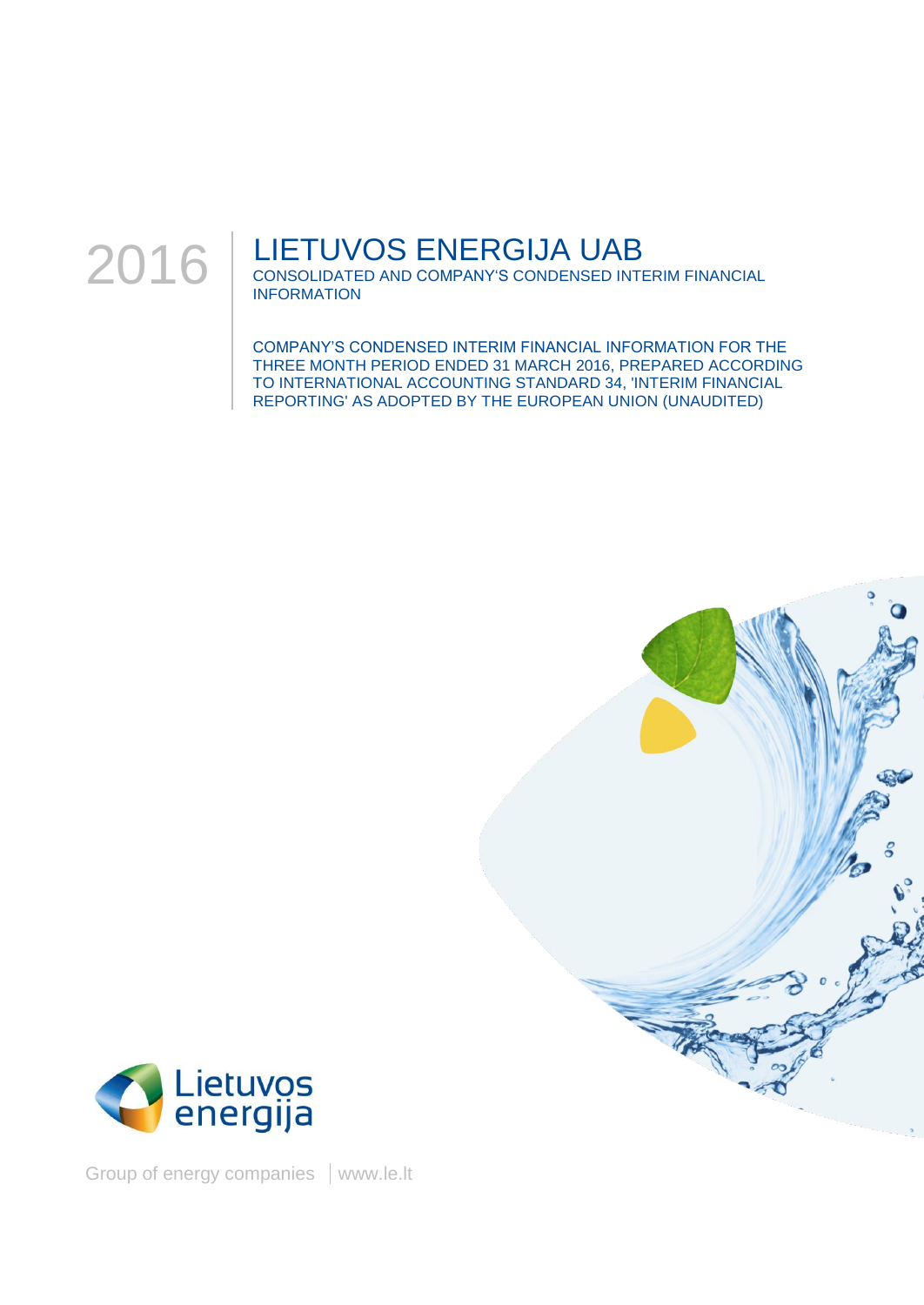# CONTENTS **CONDENSED INTERIM FINANCIAL INFORMATION**

| Condensed interim statements of financial position   | 3        |
|------------------------------------------------------|----------|
| Condensed interim statements of comprehensive income |          |
| Condensed interim statements if changes in equity    | $5 - 6$  |
| Condensed interim statements of cash flows           |          |
| Notes to the condensed interim financial statements  | $8 - 17$ |

### **Translation note:**

These condensed interim financial statements are a translation from the original, which was prepared in Lithuanian. All possible care has been taken to ensure that the translation is an accurate representation of the original. However, in all matters of interpretation of information, views or opinions, the original language version of this document takes precedence over this translation.

*Company's and Group's condensed interim financial information was approved by Lietuvos Energija UAB at 31 May 2016:* 

**Dalius Misiūnas** Chief Executive Officer

**Darius Kašauskas** Finance and Treasury Director

**Edita Steponavičienė** Accounting department director of Verslo Aptarnavimo Centras UAB acting under Order No V-050A of 25 March 2016

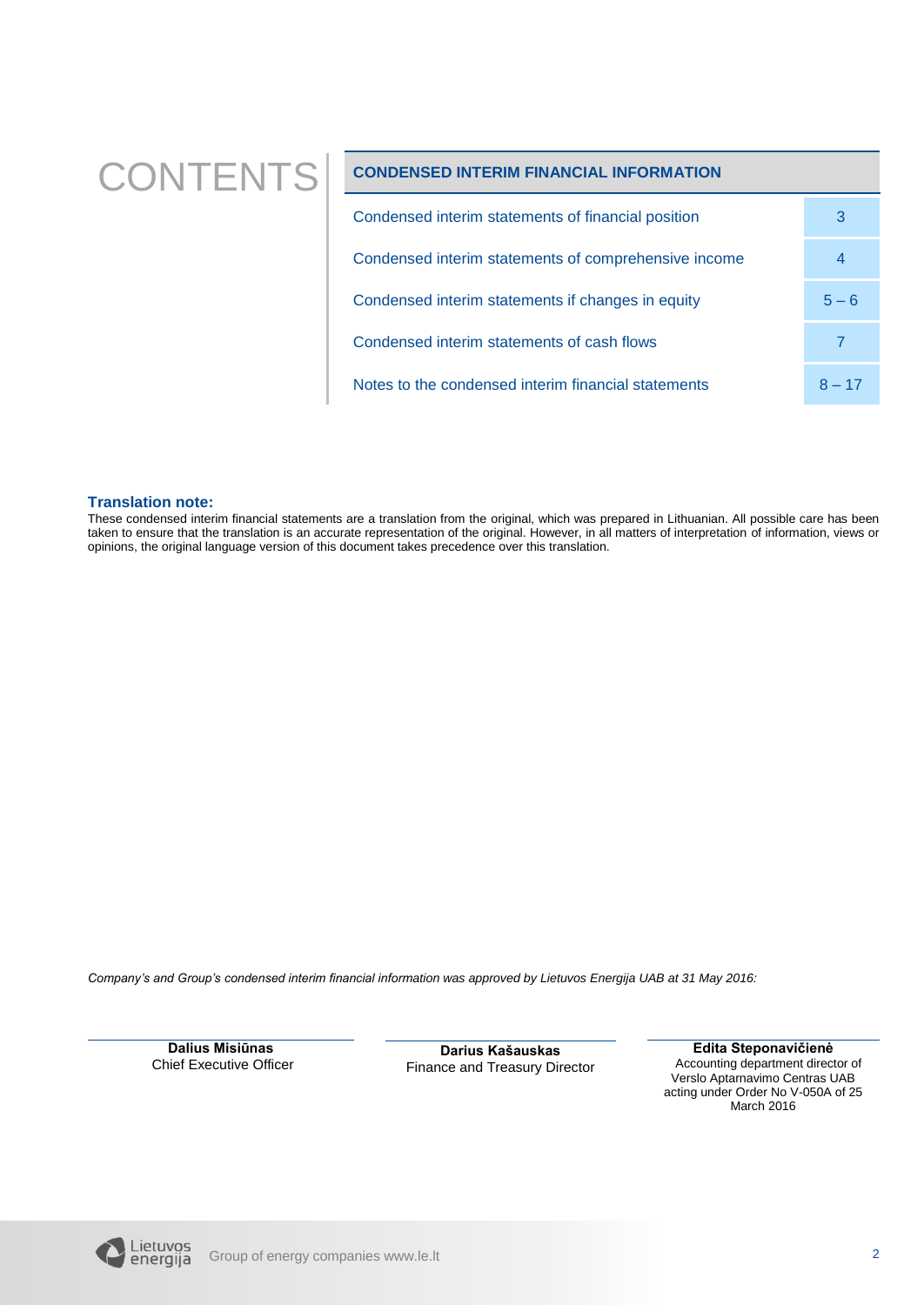#### **Lietuvos energija, UAB, Company code 301844044, Žvejų g. 14, LT-09310 Vilnius, Lithuania CONDENSED INTERIM STATEMENTS OF FINANCIAL POSITION At 31 March 2016**

All amounts in thousands of euro unless otherwise stated

<span id="page-2-2"></span><span id="page-2-1"></span><span id="page-2-0"></span>

|                                                                     |                     | <b>Group</b>   |            | <b>Company</b> |            |
|---------------------------------------------------------------------|---------------------|----------------|------------|----------------|------------|
|                                                                     | <b>Notes</b>        | 2016-03-31     | 2015-12-31 | 2016-03-31     | 2015-12-31 |
|                                                                     |                     |                |            |                |            |
| <b>ASSETS</b>                                                       |                     |                |            |                |            |
| <b>Non-current assets</b>                                           | 3                   | 26.949         | 21.539     |                |            |
| Intangible assets                                                   | 3                   | 1.701.060      | 1.631.117  | 285            | 286        |
| Property, plant and equipment<br>Prepayments for non-current assets |                     | 1.267          | 1.267      |                |            |
|                                                                     |                     | 43.392         | 48.519     |                |            |
| Investment property                                                 |                     | 3              | 6          | 1.127.093      | 1.102.286  |
| Investments in subsidiaries                                         | 4<br>$\overline{4}$ | 5.485          |            | 5.487          |            |
| Investment in joint venture                                         |                     | 239.186        | 243.153    | 234.475        | 238.975    |
| Amounts receivable after one year                                   |                     |                | 3.288      |                |            |
| Other non-current assets<br>Deferred income tax asset               |                     | 2.083<br>3.237 | 6.488      | 63             | 50         |
|                                                                     |                     |                | 1.955.377  | 1.367.403      | 1.341.597  |
| <b>Total non-current assets</b>                                     |                     | 2.022.662      |            |                |            |
| <b>Current assets</b><br>Inventories                                |                     | 17.409         | 39.974     |                |            |
| Prepayments                                                         |                     | 31.788         | 40.170     | 731            | 6          |
| Trade receivables                                                   |                     | 116.879        | 107.066    |                |            |
| Other amounts receivable                                            |                     | 14.715         | 20.977     | 36.248         | 4.760      |
| Other current assets                                                |                     | 728            | 798        |                |            |
|                                                                     |                     | 1.970          | 5.757      |                |            |
| Prepaid income tax                                                  |                     | 4.551          | 4.561      | 9.667          | 4.561      |
| Short-term investments<br>Cash and cash equivalents                 |                     | 136.943        | 164.341    | 7.775          | 13.179     |
|                                                                     |                     | 324.983        | 383.644    |                | 22.506     |
| Non-current assets held for sale                                    |                     |                | 209        | 54.421         | 77         |
|                                                                     |                     | 154            | 383.853    | 77             | 22.583     |
| <b>Total current assets</b>                                         |                     | 325.137        |            | 54.498         |            |
| <b>TOTAL ASSETS</b>                                                 |                     | 2.347.799      | 2.339.230  | 1.421.901      | 1.364.180  |
|                                                                     |                     |                |            |                |            |
| <b>EQUITY AND LIABILITIES</b>                                       |                     |                |            |                |            |
| <b>Equity</b><br>Share capital                                      | 5                   | 1.212.156      | 1.212.156  | 1.212.156      | 1.212.156  |
| Reserves                                                            |                     | 90.556         | 91.148     | 4.241          | 4.255      |
| Retained earnings (deficit)                                         |                     | (16.834)       | (49.264)   | 114.368        | 83.289     |
|                                                                     |                     | 1.285.878      | 1.254.040  | 1.330.765      | 1.299.700  |
| Equity attributable to owners of the parent                         |                     |                | 50.445     |                |            |
| Non-controlling interests                                           |                     | 53.360         |            |                |            |
| <b>Total equity</b><br>Liabilities                                  |                     | 1.339.238      | 1.304.485  | 1.330.765      | 1.299.700  |
| <b>Non-current liabilities</b>                                      |                     |                |            |                |            |
| Non-current borrowings                                              | 6                   | 348.850        | 277.805    | 25.571         |            |
| Finance lease liabilities                                           |                     | 438            | 473        |                |            |
| Grants and subsidies                                                |                     | 293.558        | 296.437    |                |            |
| Deferred income tax liabilities                                     |                     | 29.190         | 26.648     |                |            |
| Provisions                                                          | $\overline{7}$      | 4.044          | 5.084      |                |            |
| Deferred income                                                     |                     | 53.268         | 53.602     |                |            |
| Other non-current amounts payable and liabilities                   |                     | 14.156         | 9.033      | 17.997         | 17.873     |
| <b>Total non-current liabilities</b>                                |                     | 743.504        | 669.082    | 43.568         | 17.873     |
| <b>Current liabilities</b>                                          |                     |                |            |                |            |
| Current portion of long-term debts                                  | 6                   | 97.928         | 99.023     |                |            |
| <b>Current borrowings</b>                                           | 6                   | 1.974          | 43.232     |                |            |
| Current portion of finance lease liabilities                        |                     | 150            | 155        |                |            |
| Trade payables                                                      |                     | 65.475         | 92.119     | 261            | 443        |
| Advance amounts received                                            |                     | 29.161         | 39.386     | 1              | 28         |
| Income tax liabilities                                              |                     | 4.004          | 1.314      | 349            | 223        |
| Provisions                                                          | $\overline{7}$      | 14.372         | 23.333     |                |            |
| Other current amounts payable and liabilities                       |                     | 51.993         | 67.101     | 46.957         | 45.913     |
| <b>Total current liabilities</b>                                    |                     | 265.057        | 365.663    | 47.568         | 46.607     |
| <b>Total liabilities</b>                                            |                     | 1.008.561      | 1.034.745  | 91.136         | 64.480     |
| <b>TOTAL EQUITY AND LIABILITIES</b>                                 |                     | 2.347.799      | 2.339.230  | 1.421.901      | 1.364.180  |
|                                                                     |                     |                |            |                |            |

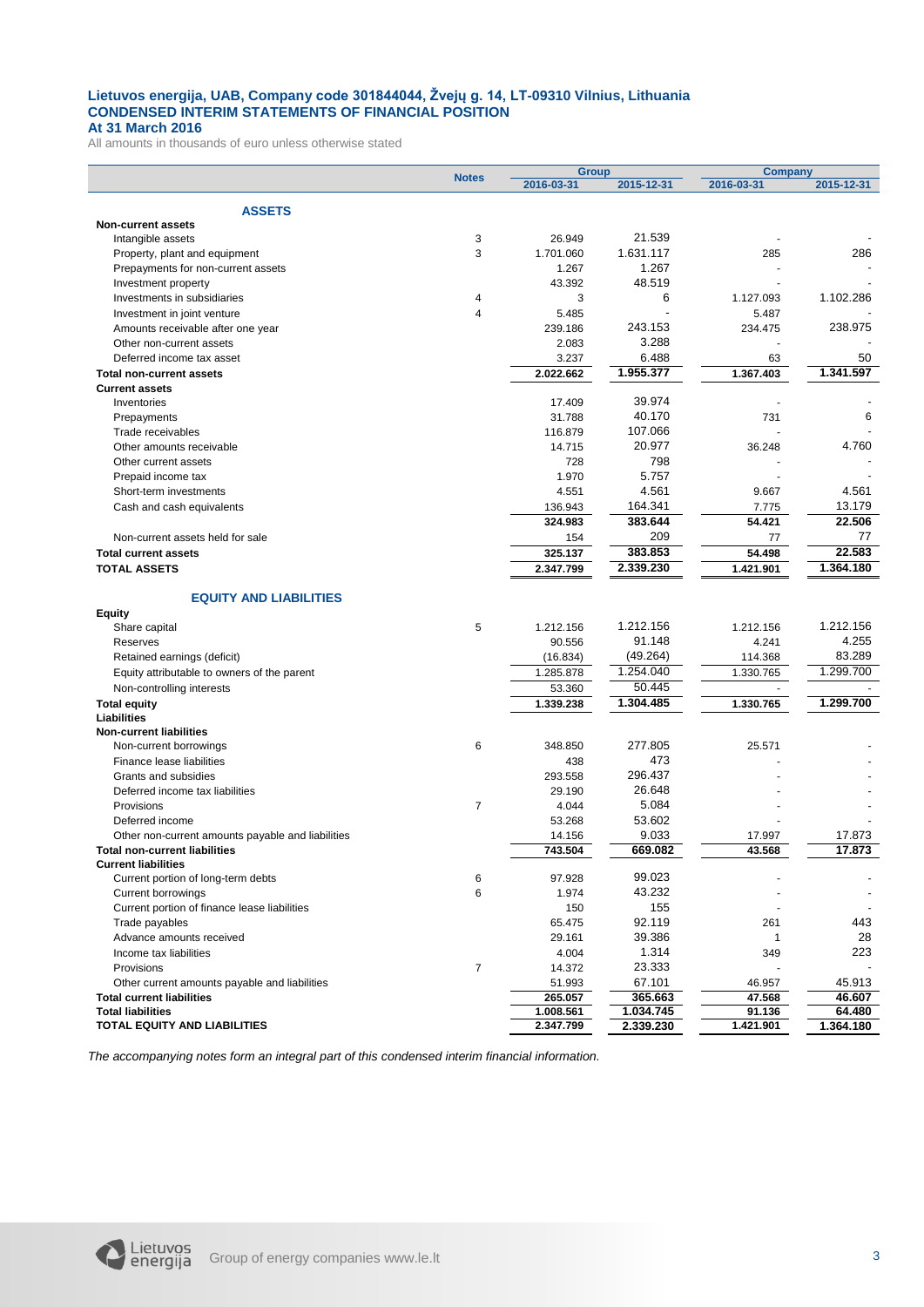#### **Lietuvos energija, UAB, Company code 301844044, Žvejų g. 14, LT-09310 Vilnius, Lithuania CONDENSED INTERIM STATEMENTS OF COMPREHENSIVE INCOME For the three-month period ended 31 March 2016**

All amounts in thousands of euro unless otherwise stated

|                                                                                                                      |              | <b>Group</b>          |                   | <b>Company</b> |         |
|----------------------------------------------------------------------------------------------------------------------|--------------|-----------------------|-------------------|----------------|---------|
|                                                                                                                      | <b>Notes</b> | 2016                  | 2015              | 2016           | 2015    |
|                                                                                                                      |              | $\overline{a}$        | Q                 | Q              | Q       |
| Revenue                                                                                                              |              |                       |                   |                |         |
| Sales revenue                                                                                                        |              | 328.052               | 311.114           | 821            | 363     |
| Other income                                                                                                         |              | 7.047                 | 10.650            |                | $\sim$  |
| <b>Total revenue</b>                                                                                                 |              | 335.099               | 321.764           | 821            | 363     |
|                                                                                                                      |              |                       |                   |                |         |
| <b>Operating expenses</b>                                                                                            |              |                       |                   |                |         |
| Purchases of electricity, gas for trading and related services<br>Purchases of gas and heavy fuel oil for production |              | (215.133)<br>(11.149) | (224.587)         |                |         |
| Depreciation and amortisation                                                                                        |              | (18.871)              | (704)<br>(19.044) | (1)            | (1)     |
| Wages and salaries and related expenses                                                                              |              | (22.216)              | (23.622)          | (743)          | (634)   |
| Repair and maintenance expenses                                                                                      |              | (4.556)               | (5.369)           |                |         |
| Other expenses                                                                                                       | 8            | (14.392)              | (9.267)           | (345)          | (322)   |
| <b>Total operating expenses</b>                                                                                      |              | (286.317)             | (282.593)         | (1.089)        | (957)   |
| <b>Operating profit (loss)</b>                                                                                       |              | 48.782                | 39.171            | (268)          | (594)   |
|                                                                                                                      |              |                       |                   |                |         |
| Finance income                                                                                                       |              | 938                   | 1.800             | 31.766         | 1.732   |
| Finance costs<br>Share of profit of equity accounted investments                                                     |              | (1.973)<br>(2)        | (3.368)           | (262)          | (1.588) |
|                                                                                                                      |              | (1.037)               | (1.568)           | 31.504         | 144     |
|                                                                                                                      |              |                       |                   |                |         |
| Profit (loss) before tax                                                                                             |              | 47.745                | 37.603            | 31.236         | (450)   |
| Current year income tax expense                                                                                      |              | (6.541)               | (4.813)           | (166)          |         |
| Deferred income tax (expense)/income                                                                                 |              | (5.924)               | (1.815)           | 9              | 14      |
| Net profit (loss)                                                                                                    |              | 35.280                | 30.975            | 31.079         | (436)   |
| Attributable to:                                                                                                     |              |                       |                   |                |         |
| Owners of the parent                                                                                                 |              | 32.026                | 29.250            | 31.079         | (436)   |
| Non-controlling interests                                                                                            |              | 3.254                 | 1.725             |                |         |
|                                                                                                                      |              |                       |                   |                |         |
| Other comprehensive income (loss)                                                                                    |              |                       |                   |                |         |
| Items that will not be reclassified to profit or loss                                                                |              |                       |                   |                |         |
| Gain (loss) on revaluation of non-current assets<br>Items that will not be reclassified to profit or loss, total     |              |                       |                   |                |         |
| Items that will be reclassified to profit or loss                                                                    |              |                       |                   |                |         |
| Change in fair value of available-for-sale financial assets                                                          |              | (14)                  | (14)              | (14)           | (14)    |
| Items that will be reclassified to profit or loss, total                                                             |              | (14)                  | (14)              | (14)           | (14)    |
| Other comprehensive income (loss)                                                                                    |              | (14)                  | (14)              | (14)           | (14)    |
| Total comprehensive income for the period                                                                            |              | 35.266                | 30.961            | 31.065         | (450)   |
|                                                                                                                      |              |                       |                   |                |         |
| Attributable to:                                                                                                     |              |                       |                   |                |         |
| Owners of the parent                                                                                                 |              | 32.012                | 29.236            | 31.065         | (450)   |
| Non-controlling interests                                                                                            |              | 3.254                 | 1.725             |                |         |

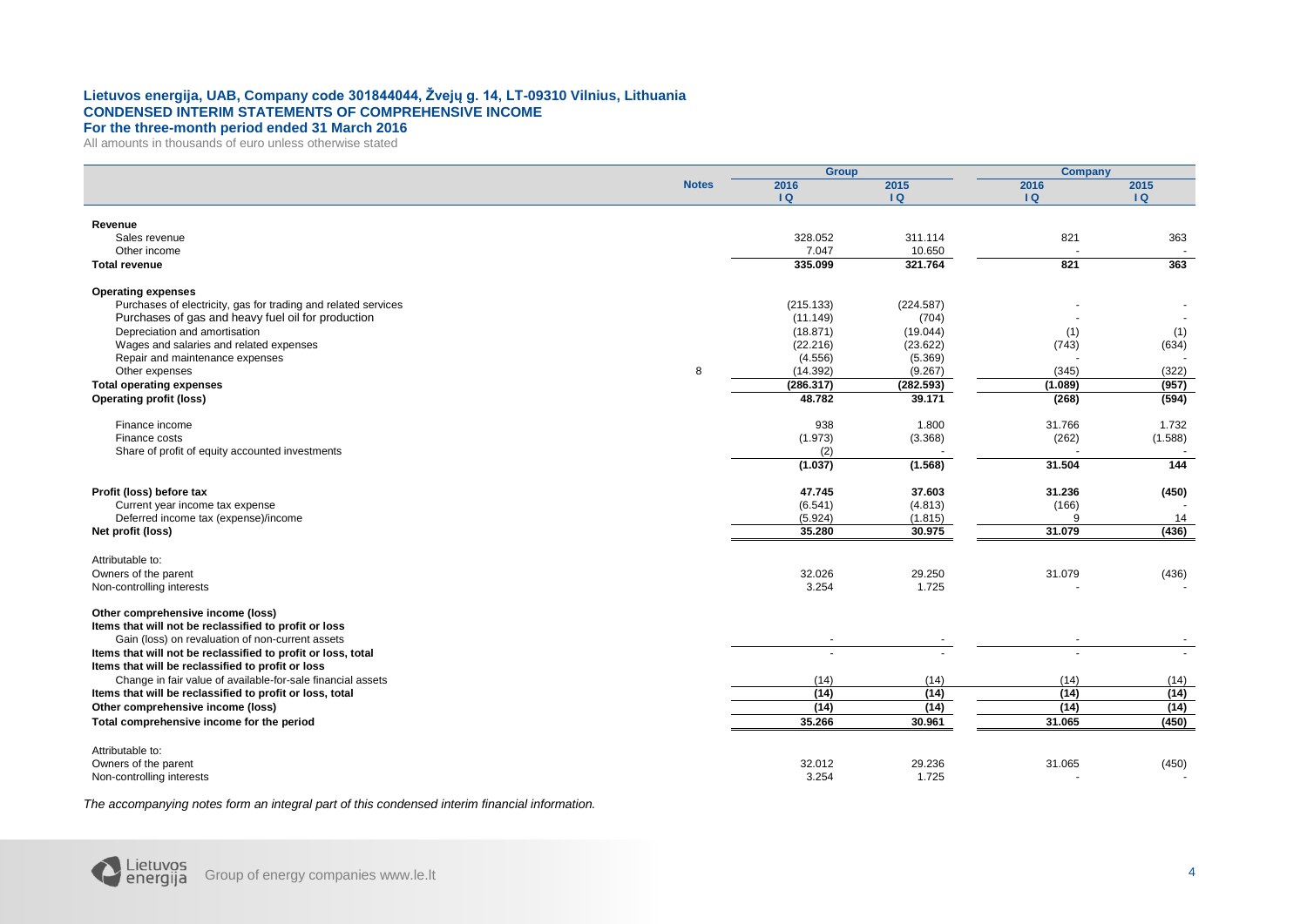#### **Lietuvos energija, UAB, Company code 301844044, Žvejų g. 14, LT-09310 Vilnius, Lithuania CONDENSED INTERIM STATEMENTS OF CHANGES IN EQUITY For the three-month period ended 31 March 2016**

All amounts in thousands of euro unless otherwise stated

|                                                                                                           |              | Equity attributable to owners of the Company |                          |                               |                          |                             |                 |                                 |              |
|-----------------------------------------------------------------------------------------------------------|--------------|----------------------------------------------|--------------------------|-------------------------------|--------------------------|-----------------------------|-----------------|---------------------------------|--------------|
| <b>Group</b>                                                                                              | <b>Notes</b> | <b>Share</b><br>capital                      | Legal<br>reserve         | <b>Revaluation</b><br>reserve | <b>Other</b><br>reserves | <b>Retained</b><br>earnings | <b>Subtotal</b> | Non-<br>controlling<br>interest | <b>Total</b> |
|                                                                                                           |              |                                              |                          |                               |                          |                             |                 |                                 |              |
| Balance at 1 January 2015<br>Change in fair value of available-for-sale financial assets, net of deferred |              | 1.210.568                                    | 24.362                   | 67.630                        | 47                       | (42.547)                    | 1.260.060       | 48.830                          | 1.308.890    |
| income tax                                                                                                |              |                                              |                          | (14)                          |                          |                             | (14)            |                                 | (14)         |
| Total other comprehensive income (loss) for the period                                                    |              | $\blacksquare$                               | ۰                        | (14)                          |                          | ۰                           | (14)            |                                 | (14)         |
| Net profit for the period                                                                                 |              |                                              |                          |                               |                          | 29.250                      | 29.250          | 1.725                           | 30.975       |
| Total comprehensive income for the period                                                                 |              |                                              |                          | (14)                          |                          | 29.250                      | 29.236          | 1.725                           | 30.961       |
| Transfer of revaluation reserve to retained earnings (transfer of                                         |              |                                              |                          |                               |                          | 1.872                       |                 |                                 |              |
| depreciation, net of deferred income tax)<br>Acquisition of shares from non-controlling interest          |              |                                              |                          | (1.872)                       |                          | 709                         | 709             | (79)                            | 630          |
| Share capital conversion result                                                                           |              | 1.588                                        |                          |                               | $\blacksquare$           |                             | 1.588           |                                 | 1.588        |
| Balance at 31 March 2015                                                                                  |              | 1.212.156                                    | 24.362                   | 65.744                        | 47                       | (10.716)                    | 1.291.593       | 50.476                          | 1.342.069    |
|                                                                                                           |              |                                              |                          |                               |                          |                             |                 |                                 |              |
| Balance at 1 January 2016<br>Change in fair value of available-for-sale financial assets, net of deferred |              | 1.212.156                                    | 28.777                   | 62.323                        | 48                       | (49.264)                    | 1.254.040       | 50.445                          | 1.304.485    |
| income tax                                                                                                |              |                                              |                          | $\overline{\phantom{a}}$      | (14)                     |                             | (14)            |                                 | (14)         |
| Total other comprehensive income (loss) for the period                                                    |              | $\blacksquare$                               | ۰                        | $\blacksquare$                | (14)                     | $\overline{\phantom{a}}$    | (14)            | $\blacksquare$                  | (14)         |
| Net profit for the period                                                                                 |              |                                              | $\overline{\phantom{a}}$ | $\overline{\phantom{a}}$      |                          | 32.026                      | 32.026          | 3.254                           | 35.280       |
| Total comprehensive income for the period                                                                 |              |                                              |                          |                               | (14)                     | 32.026                      | 32.012          | 3.254                           | 35.266       |
| Transfer of revaluation reserve to retained earnings (transfer of                                         |              |                                              |                          |                               |                          |                             |                 |                                 |              |
| depreciation, net of deferred income tax)                                                                 |              |                                              |                          | (1.166)                       |                          | 1.166                       |                 |                                 |              |
| Transfer to reserves and movement in reserves                                                             |              |                                              | 206                      |                               |                          | (206)                       |                 |                                 |              |
| <b>Dividends</b>                                                                                          | 9            |                                              |                          |                               |                          |                             |                 | (1.535)                         | (1.535)      |
| Acquisition of subsidiary (EURAKRAS UAB)                                                                  |              |                                              |                          |                               |                          |                             |                 | 1.963                           | 1.963        |
| Change in minority share due to companies reorganization                                                  |              |                                              | 85                       | 284                           |                          | 9                           | 378             | (378)                           |              |
| Acquisition of shares from non-controlling interest                                                       |              |                                              | 12                       |                               |                          | (565)                       | (552)           | (389)                           | (941)        |
| Balance at 31 March 2016                                                                                  |              | 1.212.156                                    | 29.080                   | 61.442                        | 34                       | (16.834)                    | 1.285.878       | 53.360                          | 1.339.238    |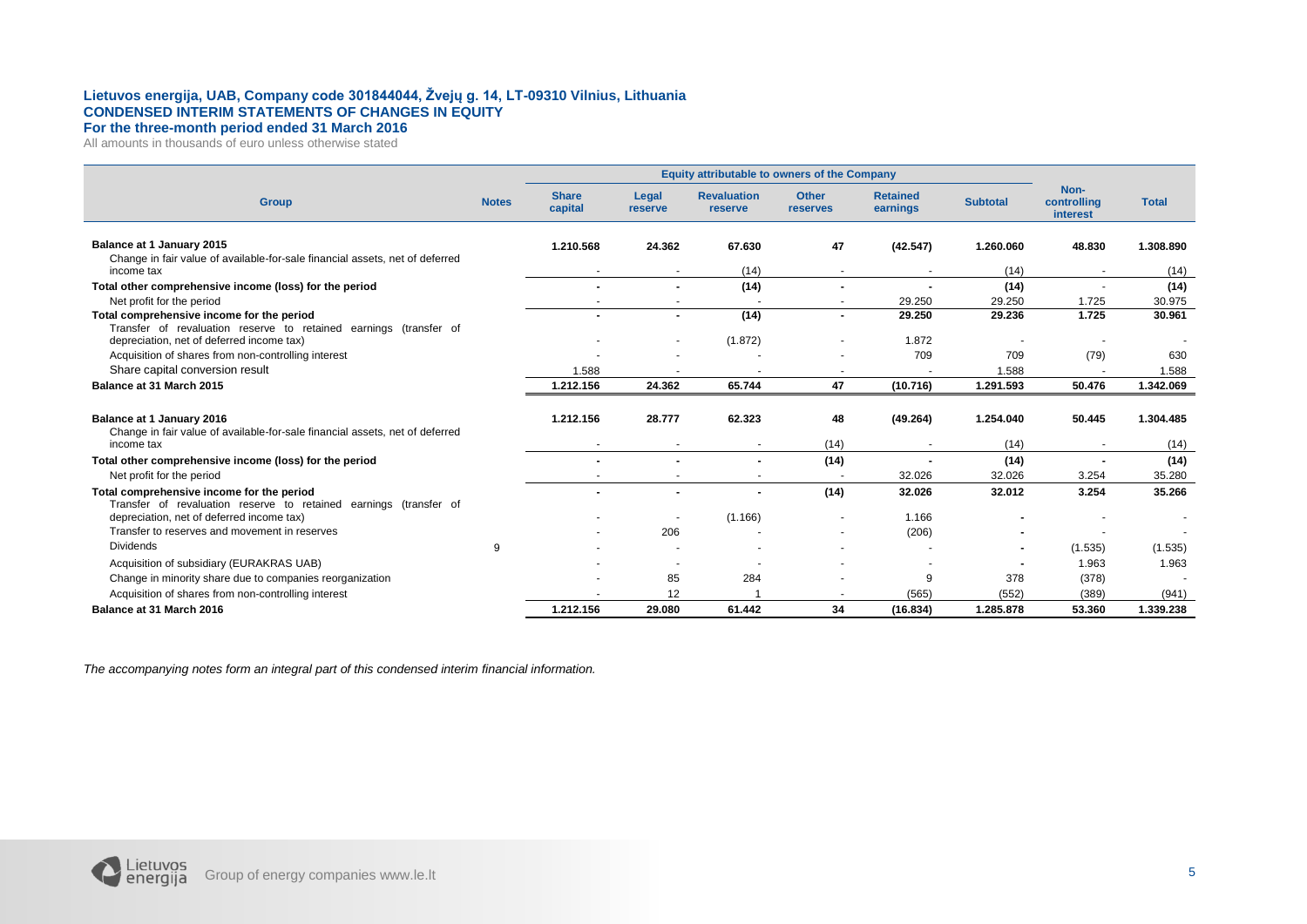#### **Lietuvos energija, UAB, Company code 301844044, Žvejų g. 14, LT-09310 Vilnius, Lithuania CONDENSED INTERIM STATEMENTS OF CHANGES IN EQUITY For the three-month period ended 31 March 2016**

All amounts in thousands of euro unless otherwise stated

| Company                                                                                 | <b>Share capital</b>     | Legal reserve | <b>Other reserves</b> | <b>Retained</b><br>earnings | <b>Total</b> |
|-----------------------------------------------------------------------------------------|--------------------------|---------------|-----------------------|-----------------------------|--------------|
|                                                                                         |                          |               |                       |                             |              |
| Balance at 1 January 2015                                                               | 1.210.568                |               | 74                    | 34.323                      | 1.244.965    |
| Change in fair value of available-for-sale financial assets, net of deferred income tax |                          |               | 14                    |                             | 14           |
| Total other comprehensive income for the period                                         | $\blacksquare$           |               | 14                    | $\overline{\phantom{a}}$    | 14           |
| Net profit (loss) for the period                                                        | $\sim$                   |               |                       | (436)                       | (436)        |
| Total comprehensive income for the period                                               | $\overline{\phantom{a}}$ |               | 14                    | (436)                       | (422)        |
| Share capital conversion result                                                         | 1.588                    |               |                       |                             | 1.588        |
| Balance at 31 March 2015                                                                | 1.212.156                |               | 88                    | 33.887                      | 1.246.131    |
| Balance at 1 January 2016                                                               | 1.212.156                | 4.207         | 48                    | 83.289                      | 1.299.700    |
|                                                                                         |                          |               |                       |                             |              |
| Change in fair value of available-for-sale financial assets, net of deferred income tax |                          |               | (14)                  |                             | (14)         |
| Total other comprehensive income (loss) for the period                                  |                          |               | (14)                  |                             | (14)         |
| Net profit (loss) for the period                                                        | $\overline{\phantom{a}}$ |               |                       | 31.079                      | 31.079       |
| Total comprehensive income for the period                                               |                          |               | (14)                  | 31.079                      | 31.065       |
| Balance at 31 March 2016                                                                | 1.212.156                | 4.207         | 34                    | 114.368                     | 1.330.765    |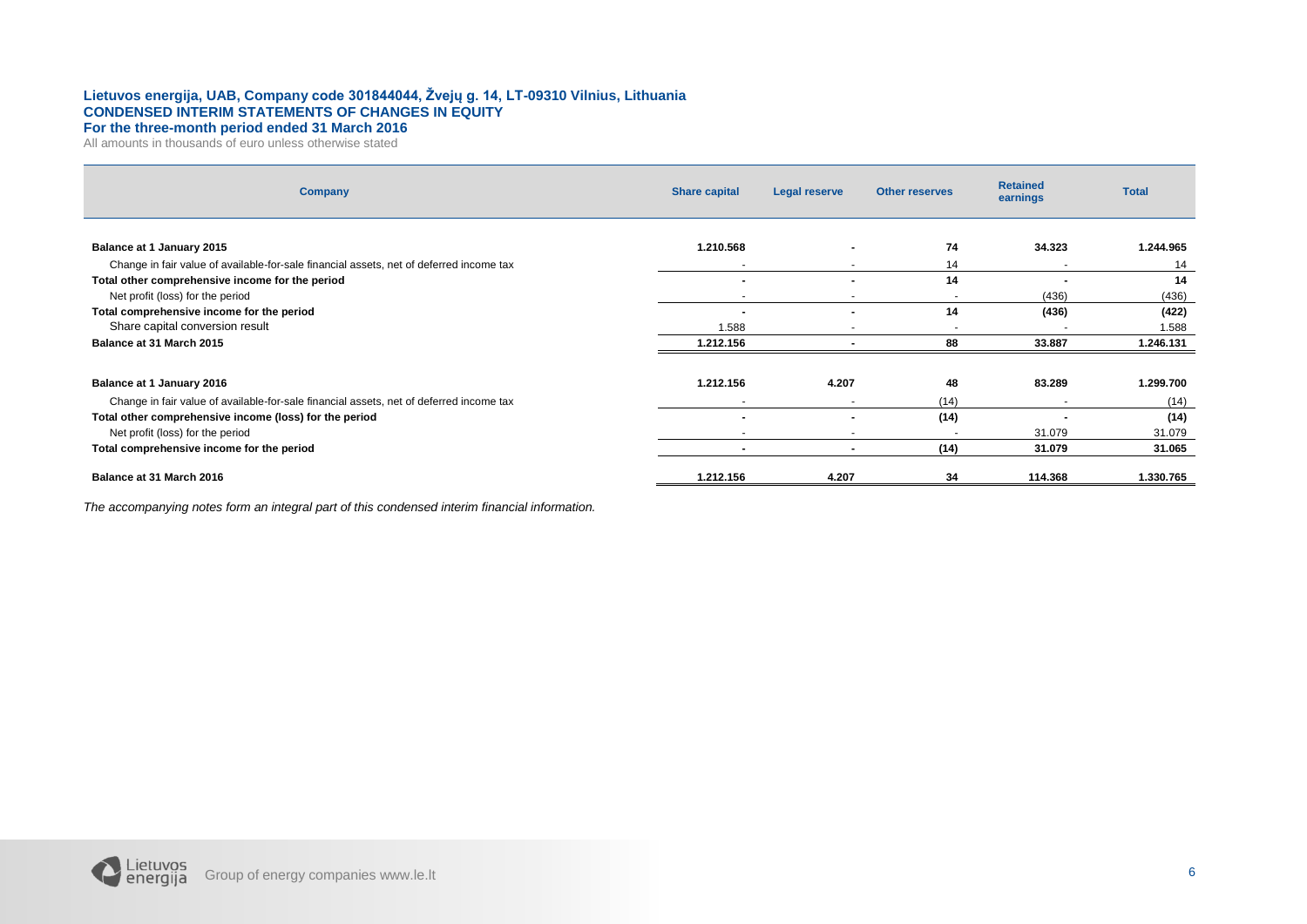#### **Lietuvos energija, UAB, Company code 301844044, Žvejų g. 14, LT-09310 Vilnius, Lithuania CONDENSED INTERIM STATEMENTS OF CASH FLOWS For the three-month period ended 31 March 2016**

All amounts in thousands of euro unless otherwise stated

|                                                                  | <b>Note</b>              | <b>Group</b>   |            | <b>Company</b> |                |
|------------------------------------------------------------------|--------------------------|----------------|------------|----------------|----------------|
|                                                                  |                          | 2016-03-31     | 2015-03-31 | 2016-03-31     | 2015-03-31     |
| Cash flows from operating activities                             |                          |                |            |                |                |
| Net profit (loss) for the period                                 |                          | 35.280         | 30.975     | 31.079         | (436)          |
| Adjustments for non-monetary expenses (income):                  |                          |                |            |                |                |
| Depreciation and amortisation expenses                           | 3                        | 21.846         | 21.857     | 1              | 1              |
| Impairment of financial assets                                   |                          | 586            |            |                |                |
| Share of profit of associates and joint ventures                 |                          | $\overline{2}$ |            |                |                |
| Income tax expenses                                              |                          | 12.465         | 6.628      | 157            |                |
| (Depreciation) of grants                                         |                          | (2.975)        | (2.996)    |                |                |
| Increase (decrease) in provisions                                |                          | (8.793)        |            |                |                |
| Inventory write-down expenses (income)                           |                          | (20)           |            |                |                |
| (Gain) loss on disposal/write-off of property, plant and         |                          |                |            |                |                |
| equipment                                                        |                          | 13             | 613        |                |                |
| Emission allowance revaluation expenses (income)                 |                          | 4.744          | 428        |                |                |
| Elimination of results of financing and investing activities:    |                          |                |            |                |                |
| Interest (income)                                                |                          | (805)          | (1.800)    | (1.456)        | (1.713)        |
| Interest expenses                                                |                          | 1.424          | 1.780      | 146            |                |
| Other finance (income) costs                                     |                          | 418            | 1.588      | (30.194)       | 1.569          |
| Changes in working capital:                                      |                          |                |            |                |                |
| (Increase) decrease in trade receivables and other amounts       |                          |                |            |                |                |
| receivable                                                       |                          | (2.410)        | 11.941     | (253)          | 152            |
| (Increase) decrease in inventories, prepayments and other        |                          | 30.355         | 15.469     |                |                |
| current assets                                                   |                          |                |            | (725)          | (26)           |
| Increase (decrease) in amounts payable, deferred income and      |                          | (51.243)       | (67.744)   | 870            | 226            |
| advance amounts received                                         |                          |                |            |                |                |
| Income tax (paid)                                                |                          | (453)          | (2.792)    |                |                |
| Net cash flows from (used in) operating activities               |                          | 40.434         | 15.947     | (375)          | (227)          |
| Cash flows from investing activities                             |                          |                |            |                |                |
| (Acquisition) of property, plant and equipment and intangible    |                          | (24.219)       |            |                |                |
| assets                                                           |                          |                | (42.853)   |                |                |
| Disposal of property, plant and equipment and intangible         |                          | 1.274          |            |                |                |
| assets                                                           |                          |                |            |                |                |
| Loans (granted)                                                  |                          |                |            | (5.191)        |                |
| Loan repayments received                                         |                          | 4.504          |            | 4.575          |                |
| (Acquisition) disposal of investments in subsidiaries            | $\overline{\mathcal{A}}$ | (27.674)       |            | (30.294)       | (730)          |
| Investment in joint venture                                      |                          | (5.484)        |            |                |                |
| Grants received                                                  |                          | 8              | 587        |                |                |
| Interest received                                                |                          | 29             | 23         | 486            | 10             |
| Change in non-controlling interest resulting from changes in the |                          |                | 616        |                |                |
| Group's structure                                                |                          |                |            |                |                |
| Net cash flows from (used in) investing activities               |                          | (51.562)       | (41.627)   | (30.424)       | (720)          |
| Cash flows from financing activities                             |                          |                |            |                |                |
| Proceeds from borrowings                                         |                          | 44.357         |            | 25.571         |                |
| Repayments of borrowings                                         |                          | (17.701)       | (12.290)   |                |                |
| Finance lease payments                                           |                          | (42)           | (5)        |                |                |
| Interest paid                                                    |                          | (1.611)        | (1.351)    | (176)          |                |
| Dividends paid                                                   |                          | (124)          |            |                |                |
| Net cash flows from (used in) financing activities               |                          | 24.879         | (13.646)   | 25.395         | $\blacksquare$ |
| Increase (decrease) in cash and cash equivalents (including      |                          | 13.751         |            |                | (947)          |
| overdraft)                                                       |                          |                | (39.326)   | (5.404)        |                |
| Cash and cash equivalents (including overdraft) at the           |                          | 122.810        | 197.988    | 13.179         | 31.347         |
| beginning of the period                                          |                          |                |            |                |                |
| Cash and cash equivalents (including overdraft) at the end of    |                          | 136.561        | 158.662    | 7.775          | 30.400         |
| the period                                                       |                          |                |            |                |                |

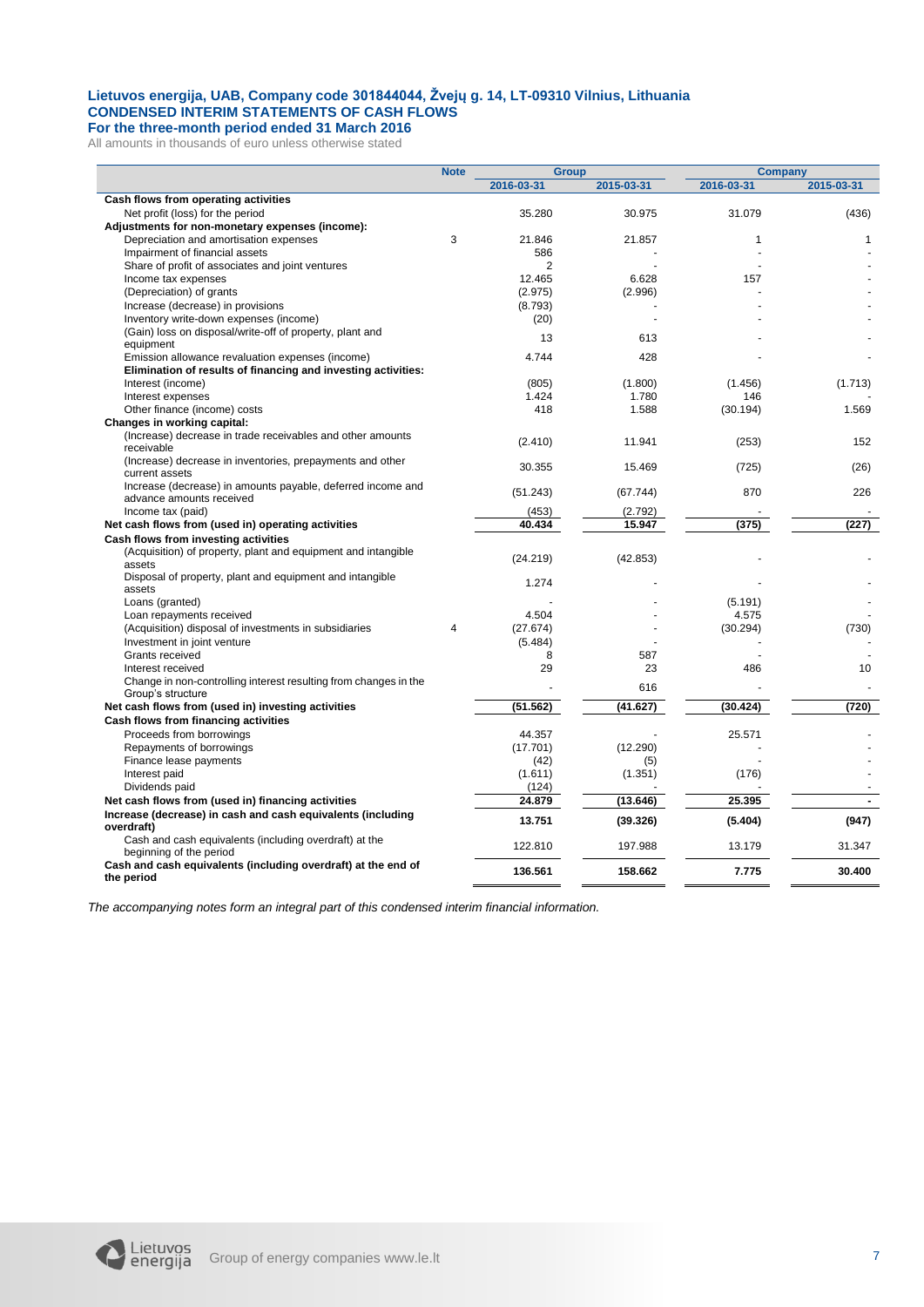All amounts in thousands of euro unless otherwise stated

# 1 Accounting principles

Condensed interim financial information of the Lietuvos Energija UAB (hereinafter - the Company) and consolidated condensed interim financial information of the Company and its subsidiaries (hereinafter – the Group) for a three-month period ended 31 March 2016 has been prepared in accordance with International Financial Reporting Standards (IFRS) as adopted by the European Union and applicable to interim financial reporting (International Accounting Standard (IAS) 34, 'Interim financial reporting'). This unaudited condensed interim financial information should be read together with the annual financial statements for the year ended 31 December 2015, which have been prepared in accordance with IFRS as adopted by the EU.

Financial year of Company and other Group companies coincides with the calendar year.

The accounting policies applied in the preparation of this condensed interim financial information are consistent with those of the annual financial statements for the year ended 31 December 2015.

Income taxes for the interim reporting periods have been estimated using the tax rate that would be applicable to the estimation of income taxes on the expected gross profit for the year.

# 2 Critical accounting estimates and judgements used in the preparation of financial statements

Accounting estimates and judgments are continuously reviewed and are based on historical experience and other factors, including expectations of future events that are believed to be reasonable under the circumstances.

The preparation of financial information according to International Financial Reporting Standards as adopted by the EU requires management to make estimates and assumptions that affect the reported amounts of assets, liabilities, income and expenses, and disclosures of contingencies. Changes in the underlying assumptions, estimates and judgments may have a material effect on this financial information. The accounting estimates applied in preparing the condensed interim financial information are consistent with those used in preparing the annual financial statements for the year ended 31 December 2015.

# 3 Intangible assets and property, plant and equipment

Movement on Group's account of intangible assets and property, plant and equipment is presented below:

| <b>Group</b>                                              | <b>Intangible assets</b> | Property, plant and equipment |
|-----------------------------------------------------------|--------------------------|-------------------------------|
| Period ended 31 March 2016                                |                          |                               |
| Net book value at the beginning of the period             | 21.539                   | 1.631.117                     |
| Acquisitions                                              | 604                      | 23.854                        |
| Increase due to acquisition of subsidiary                 | 11.465                   | 62.672                        |
| <b>Sales</b>                                              |                          | (713)                         |
| Write-offs                                                |                          | (574)                         |
| Emission allowances grants received                       | 101                      |                               |
| Revaluation of emission allowances                        | (6.028)                  |                               |
| Reclassification (to) finance lease                       |                          | (86)                          |
| Reclassification from other assets to property, plant and |                          |                               |
| equipment/intangible assets                               | 10                       | 530                           |
| Reclassification from investment property                 |                          | 4.587                         |
| Reclassification from inventories                         |                          | 777                           |
| Depreciation/amortisation                                 | (742)                    | (21.104)                      |
| Net book value at 31 March 2016                           | 26.949                   | 1.701.060                     |

Movement on Company's account of intangible assets and property, plant and equipment is presented below:

| <b>Company</b>                                | Intangible assets | Property, plant and equipment |
|-----------------------------------------------|-------------------|-------------------------------|
| Period ended 30 September 2015                |                   |                               |
| Net book value at the beginning of the period |                   |                               |
| Depreciation/amortisation                     |                   | (3)                           |
| Net book value at 30 September 2015           |                   |                               |

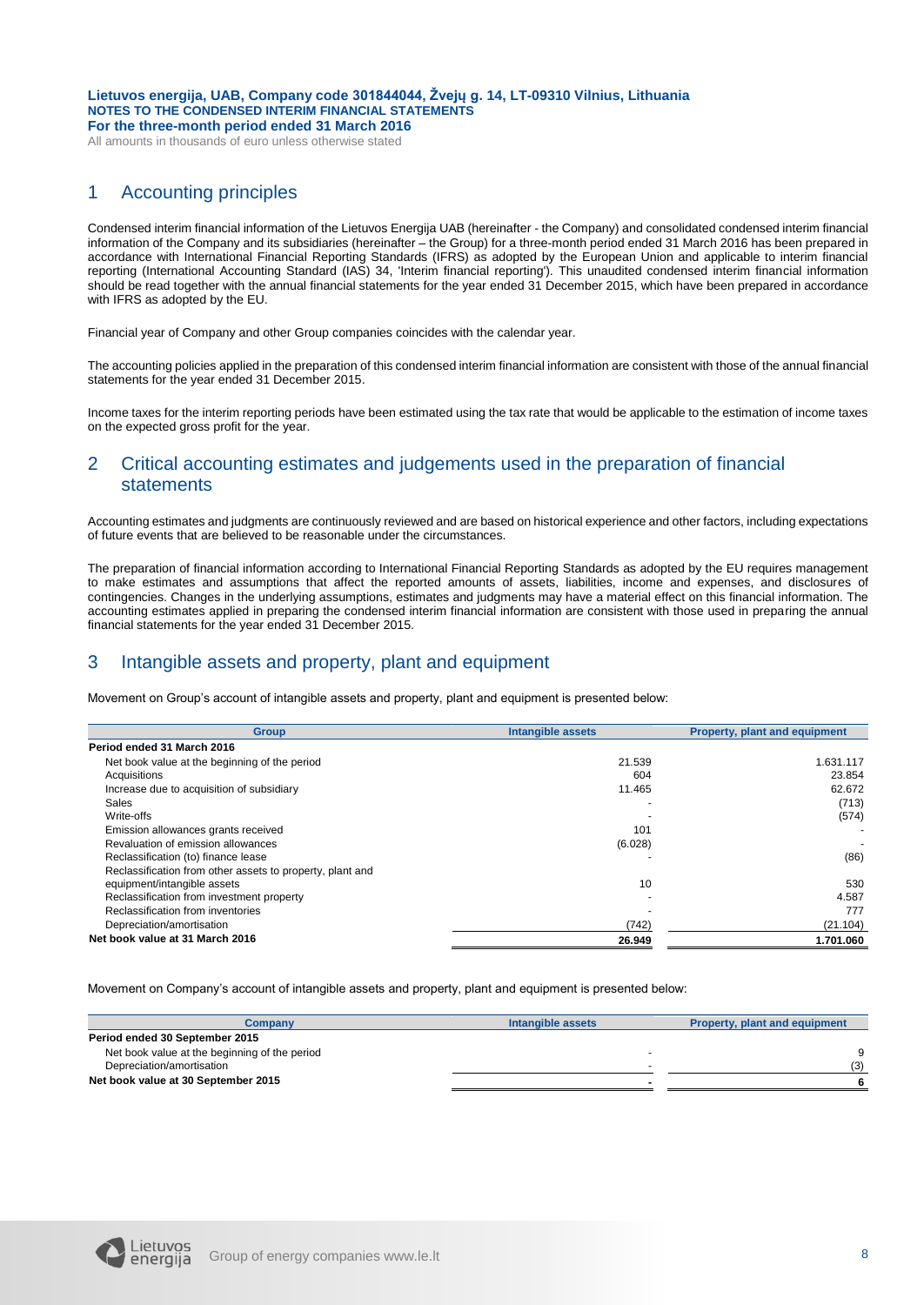All amounts in thousands of euro unless otherwise stated

### 4 Investments in subsidiaries and other investments

#### *Reorganisation of subsidiaries*

On 1 January 2016, LESTO AB and Lietuvos Dujos AB were reorganised by way of merger under Art. 2.97(4) of the Lithuanian Civil Code, as a result of which a new entity Energijos Skirstymo Operatorius AB (ESO) was established with company code 304151376 and office address at Aguonų g. 24, Vilnius. As from 11 January 2016, the shares of Energijos Skirstymo Operatorius AB have been quoted on the Main List NASDAQ OMX Vilnius stock exchange. Following the reorganisation, ESO took over from LESTO AB and Lietuvos Dujos AB all its non-current and current assets, non-current and current financial and other liabilities, amounts receivable and payable under the agreements signed between LESTO AB and Lietuvos Dujos AB, including any other otherwise arising obligations.

After merger of LESTO AB and Lietuvos dujos AB Group's effective ownership interest of Energijos Skirstymo Operatorius, AB shares is 94,98%.

On 1 January 2016, ELEKTROS TINKLO PASLAUGOS UAB and Kauno Energetikos Remontas UAB were reorganised by way of merger under Art. 2.97(4) of the Lithuanian Civil Code, as a result of which ELEKTROS TINKLO PASLAUGOS UAB and Kauno Energetikos Remontas UAB ceased to exist as legal entities and a new entity was established under the name of Energetikos Paslaugų ir Rangos Organizacija UAB, company code 304132956, office address: Motorų g. 2, Vilnius.

#### *Acquisition of subsidiaries*

On 18 January 2016, the Company acquired 209.662 ordinary registered shares of EURAKRAS UAB, representing 75% of share capital of EURAKRAS UAB and 75% of voting rights during the General Shareholders Meeting. The cost of acquisition of shares amounted to EUR 17.058 thousand. The acquired entity is based in Lithuania and it operates a park of 8 wind turbines with overall capacity of 24 MW, located in Geišiai and Rotuliai II villages, Jurbarkas district.

On 20 January 2016, the Company acquired 100% of ordinary registered shares of Estonian company HOB OU and 43,28% of ordinary registered shares of Estonian company Tuuleenergia Osauhing for the total amount of EUR 11.350 thousand (whereof repurchased short terms loans comprised EUR 4.691 thous.). HOB OU owns 56,72% of shares of Tuuleenergia Osauhing, therefore, following this transaction the Company holds 100% of shares of Tuuleenergia Osauhing. Tuuleenergia Osauhing operates a part of 6 wind turbines with overall capacity of 18.3 MW, located in Mali and Tamba, Estonia.

On business combination, assets and liabilities of EURAKRAS UAB, HOB OU and Tuuleenergia Osauhing were identified with the following fair values at the date of acquisition:

|                                                  | <b>HOB OU and</b>   |                              |              |  |  |
|--------------------------------------------------|---------------------|------------------------------|--------------|--|--|
|                                                  | <b>EURAKRAS UAB</b> | <b>Tuuleenergia Osauhing</b> | <b>Total</b> |  |  |
|                                                  |                     |                              |              |  |  |
| Property, plant and equipment                    | 32.036              | 30.636                       | 62.672       |  |  |
| Other non-current amounts receivable             | 124                 | 605                          | 729          |  |  |
| Inventories and prepayments                      | 13                  |                              | 13           |  |  |
| Amounts receivable within one year               | 319                 | 499                          | 818          |  |  |
| Cash and cash equivalents                        | 580                 | 154                          | 734          |  |  |
|                                                  |                     |                              |              |  |  |
| Non-current liabilities                          | (24.001)            | (18.586)                     | (42.587)     |  |  |
| <b>Current liabilities</b>                       | (1.219)             | (6.945)                      | (8.164)      |  |  |
|                                                  | 7.852               | 6.363                        | 14.215       |  |  |
| Net assets                                       |                     |                              |              |  |  |
| Non-controlling interest                         | 1.963               |                              | 1.963        |  |  |
| Goodwill arising on business combination         | 11.169              | 296                          | 11.465       |  |  |
| Purchase consideration paid                      | 17.058              | 6.659                        | 23.717       |  |  |
|                                                  |                     |                              |              |  |  |
| Net cash outflow on acquisition of subsidiaries: |                     |                              |              |  |  |
| Consideration paid in cash                       | (17.058)            | (6.659)                      | (23.717)     |  |  |
| Repurchased loans                                |                     | (4.691)                      | (4.691)      |  |  |
| Cash and cash equivalents balances acquired      | 580                 | 154                          | 734          |  |  |
| Net cash outflow                                 | (16.478)            | (11.196)                     | (27.674)     |  |  |

The Group has 12 months after the date of business combination to review and determine the fair values of the assets and liabilities.

#### *Establishment of subsidiaries*

On 9 February 2016, the Company established a new entity Energijos Sprendimų Centras UAB with the authorised share capital of EUR 10 thousand, which is divided to 10.000 ordinary shares with the nominal value of EUR 1 each. The total issue price of shares was equal to EUR 150 thousand. Energijos Sprendimų Centras UAB is engaged in the provision of energy saving (efficiency) services and development of renewable energy sources. The Articles of Association of Energijos Sprendimų Centras UAB were registered with the Register of Legal Entities on 17 February 2016.

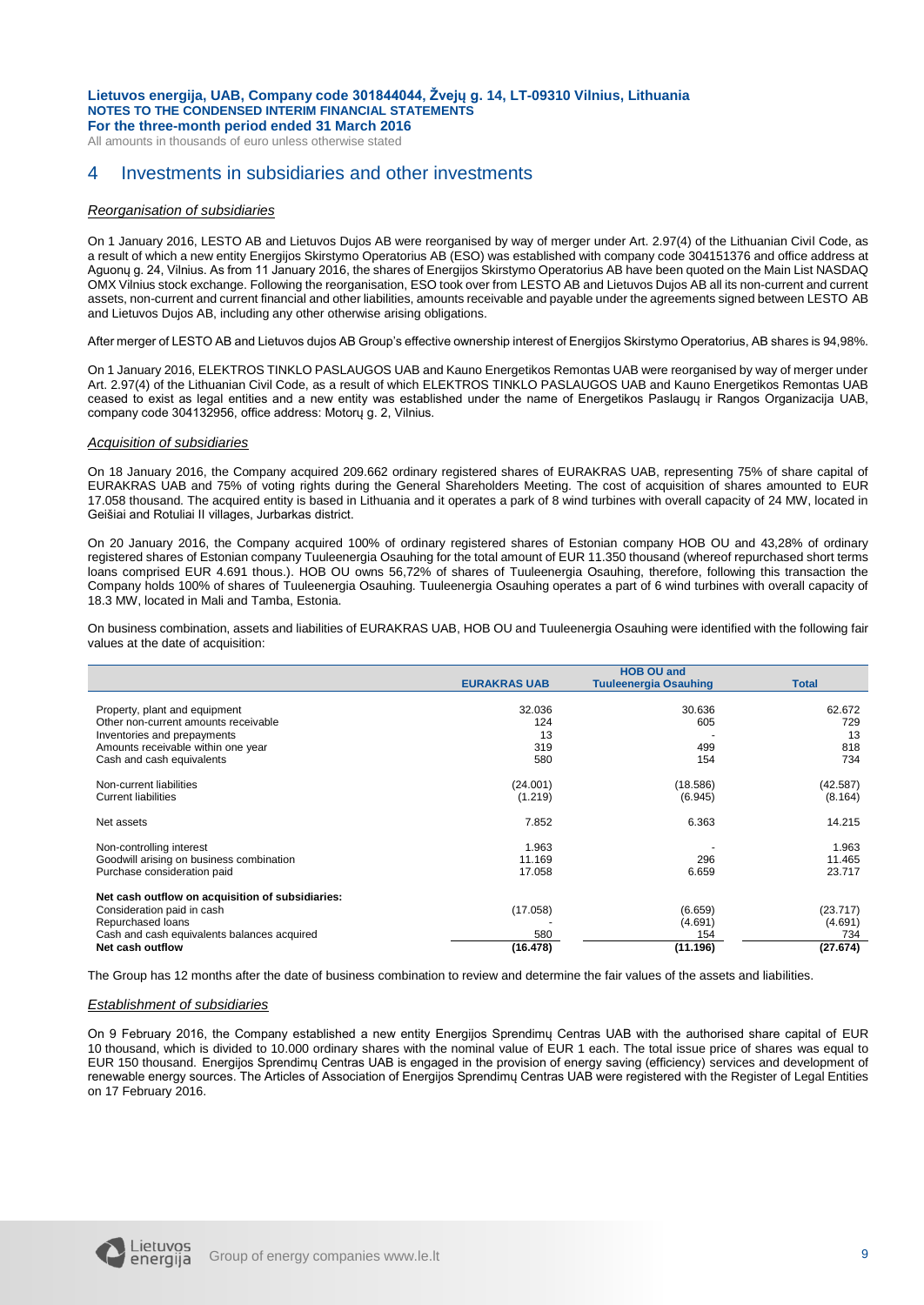All amounts in thousands of euro unless otherwise stated

#### *Change in ownership interest*

At 15 March 2016 Company's subsidiary Kauno Kogeneracinė Jėgainė UAB issued 10.756.300 units of ordinary shares with par value EUR 1 each. Shares emission price EUR 10.756.300. The Company has acquired 5.484.292 new shares with par value EUR 1 each and paid for shares in cash EUR 5.484 thous. After this transaction the Company owns 51% of Kauno Kogeneracinė Jėgainė UAB shares. Accordingly 49% of Kauno Kogeneracinė Jėgainė UAB owns FORTUM HEAT LIETUVA UAB. Investment in Kauno Kogeneracinė Jėgainė UAB is accounted for using equity method in Group's consolidated financial statements as investment in joint venture.

#### *Buyout of shares to ensure compliance with the ruling of the Supreme Court of Lithuania*

Under the Finance Minister's Order, the Company is obliged to implement the Lithuanian Government Resolution No 1126 of 26 October 2015 *On Buyout of Shares* (the Resolution), and to buyout (acquire ownership of) the shares of the former AB LIETUVOS ELEKTRINĖ from minority shareholders, which were obtained under the title of ownership in return for the shares of Lietuvos Energija AB (currently known as Lietuvos Energijos Gamyba AB) following the reorganisation of AB LIETUVOS ENERGIJA and AB LIETUVOS ELEKTRINĖ, and which were not disposed to any third parties.

On 9 February 2016, the date for commencement of buyout of shares was published. The shares to be bought out from minority shareholders of AB LIETUVOS ELEKTRINĖ in return for the shares of Lietuvos Energijos Gamyba AB based on the proportion approved under the Resolution – 1,37 shares of Lietuvos Energijos Gamyba AB in return for one share of AB LIETUVOS ELEKTRINĖ. The price of one ordinary registered share of Lietuvos Energijos Gamyba AB to be bought out was equal to EUR 1.2959.

At 31 March 2016 the Company has rebought additionally 727.460 units of Lietuvos Energijos Gamyba AB shares. Company's ownership interest in Lietuvos Energijos Gamyba AB shares increased up to 96,24%.

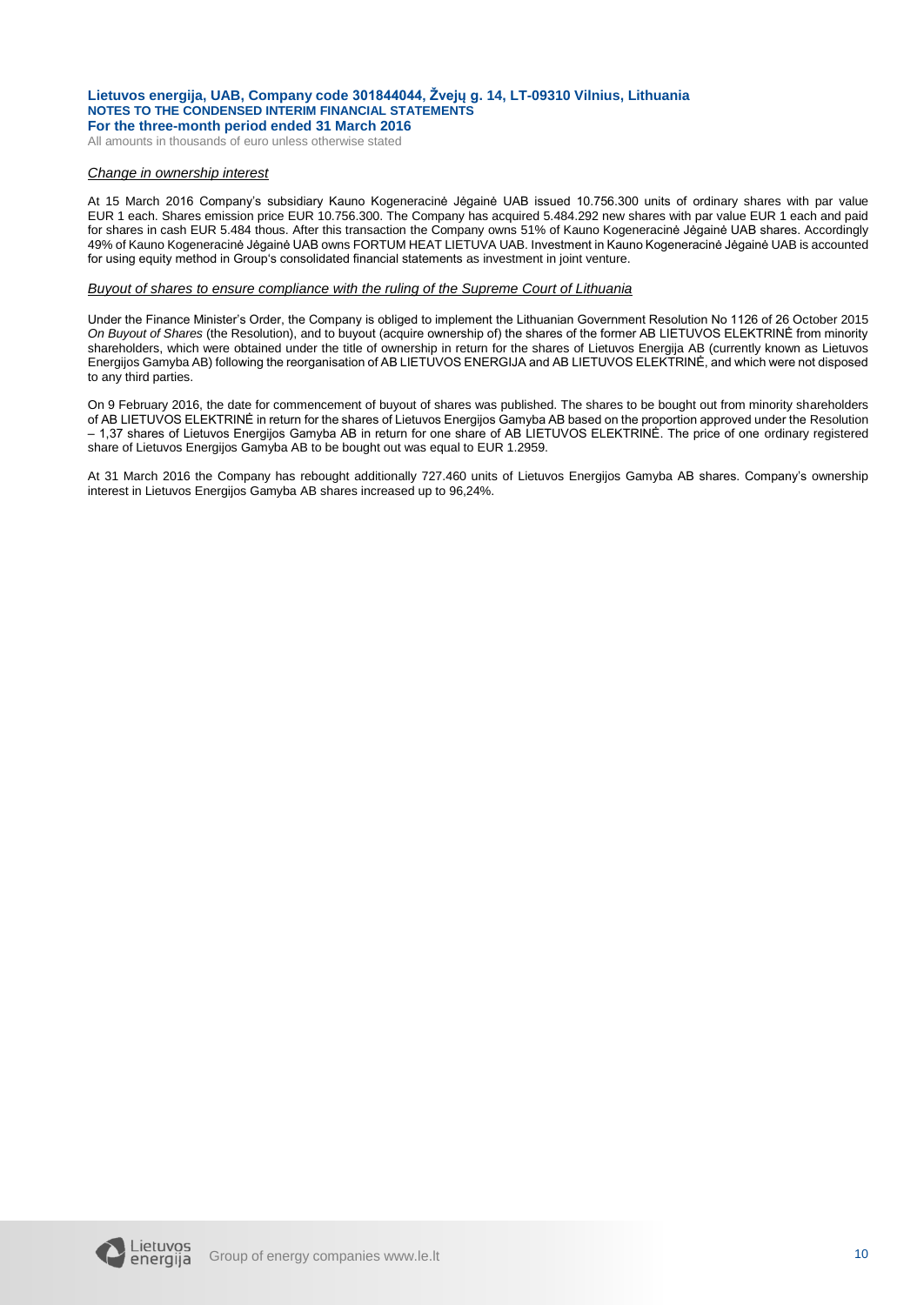All amounts in thousands of euro unless otherwise stated

#### As at 31 March 2016 the Company's investments in subsidiaries and other investments comprised:

| <b>Company name</b>                                 | <b>Acquisition cost</b> | <b>Impairment</b> | <b>Contributions</b><br>against loss | <b>Carrying amount</b> | <b>Ownership</b><br>interest (%) | <b>Effective Group</b><br>ownership<br>interest (%) |
|-----------------------------------------------------|-------------------------|-------------------|--------------------------------------|------------------------|----------------------------------|-----------------------------------------------------|
| Subsidiaries:                                       |                         |                   |                                      |                        |                                  |                                                     |
| Energijos Skirstymo Operatorius AB (1)              | 710.921                 | (37.305)          |                                      | 673.616                | 94,98                            | 94,98                                               |
| Lietuvos Energijos Gamyba AB                        | 295.775                 |                   |                                      | 295.775                | 96,24                            | 96,25                                               |
| NT Valdos UAB                                       | 89.373                  |                   |                                      | 89.373                 | 100,00                           | 100,00                                              |
| <b>EURAKRAS UAB</b>                                 | 17.058                  |                   |                                      | 17.058                 | 75,00                            | 75,00                                               |
| Tuuleenergia Osauhing and HOB OU                    | 6.659                   |                   | $\sim$                               | 6.659                  | 100,00                           | 100,00                                              |
| <b>LITGAS UAB</b>                                   | 8.689                   | (1.092)           |                                      | 7.597                  | 66,67                            | 66,67                                               |
| Energijos Tiekimas UAB                              | 16.666                  |                   |                                      | 16.666                 | 100,00                           | 100,00                                              |
| Energetikos Paslaugų ir Rangos Organizacija UAB (2) | 9.137                   |                   |                                      | 9.137                  | 100,00                           | 100,00                                              |
| Duomenų Logistikos Centras UAB                      | 7.268                   | (2.563)           | $\sim$                               | 4.705                  | 79,64                            | 79,64                                               |
| Technologijų ir Inovacijų Centras UAB               | 3.218                   |                   |                                      | 3.218                  | 50,00                            | 97,80                                               |
| Lietuvos Dujų Tiekimas UAB                          | 869                     |                   |                                      | 869                    | 100,00                           | 100,00                                              |
| VAE SPB UAB                                         | 1.018                   | (1.168)           | 314                                  | 164                    | 100,00                           | 100,00                                              |
| Elektroninių Mokėjimų Agentūra UAB                  | 495                     |                   |                                      | 495                    | 100,00                           | 100,00                                              |
| VšĮ Energetikų Mokymo Centras                       | 309                     |                   |                                      | 309                    | 100,00                           | 100,00                                              |
| Verslo Aptarnavimo Centras UAB                      | 295                     |                   | $\overline{a}$                       | 295                    | 51,00                            | 97,00                                               |
| Vilniaus Kogeneracinė Jėgainė UAB                   | 1.004                   |                   |                                      | 1.004                  | 100,00                           | 100,00                                              |
| Energijos Sprendimų Centras UAB                     | 150                     |                   |                                      | 150                    | 100,00                           | 100,00                                              |
| Lietuvos Energijos Paramos Fondas                   |                         |                   |                                      |                        | 100,00                           | 100,00                                              |
|                                                     | 1.168.907               | (42.128)          | 314                                  | 1.127.093              |                                  |                                                     |
| Joint ventures:                                     |                         |                   |                                      |                        |                                  |                                                     |
| Kauno Kogeneracinė Jėgainė UAB                      | 5.487                   |                   |                                      | 5.487                  | 51,00                            | 51,00                                               |
|                                                     | 5.487                   |                   |                                      | 5.487                  |                                  |                                                     |

(1) until 1 January 2016 LESTO AB and Lietuvos Dujos AB

(2) until 1 January 2016 ELEKTROS TINKLO PASLAUGOS UAB and Kauno Energetikos Remontas UAB

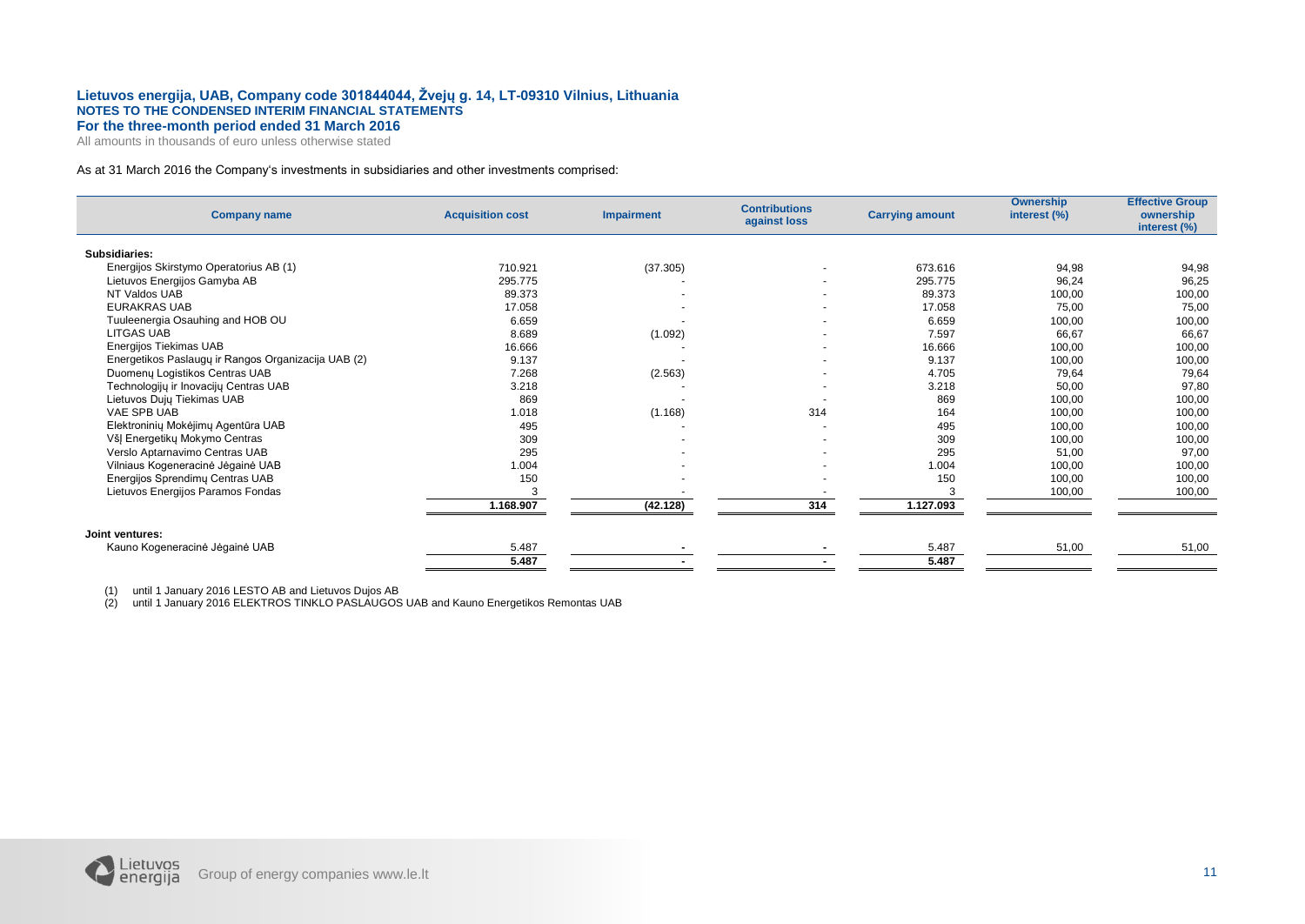All amounts in thousands of euro unless otherwise stated

#### As at 31 December 2015 the Company's investments in subsidiaries and other investments comprised:

| <b>Group company</b>                  | <b>Acquisition cost</b> | <b>Impairment</b>        | <b>Contribution</b><br>against loss | <b>Carrying amount</b> | Ownership<br>interest (%) | <b>Effective Group</b><br>ownership<br>interest (%) |
|---------------------------------------|-------------------------|--------------------------|-------------------------------------|------------------------|---------------------------|-----------------------------------------------------|
| Subsidiaries:                         |                         |                          |                                     |                        |                           |                                                     |
| <b>LESTO AB</b>                       | 538.874                 | (16.869)                 | $\blacksquare$                      | 522.005                | 94,39                     | 94,39                                               |
| Lietuvos Energijos Gamyba AB          | 294.832                 |                          | $\blacksquare$                      | 294.832                | 96,13                     | 96,13                                               |
| Lietuvos Dujos AB                     | 172.047                 | (20.436)                 | $\overline{a}$                      | 151.611                | 96,64                     | 96,64                                               |
| NT Valdos UAB                         | 89.373                  |                          | $\blacksquare$                      | 89.373                 | 100,00                    | 100,00                                              |
| Energijos Tiekimas UAB                | 16.666                  |                          | $\blacksquare$                      | 16.666                 | 100,00                    | 100,00                                              |
| LITGAS UAB                            | 8.689                   | (1.092)                  | $\blacksquare$                      | 7.597                  | 66,67                     | 66,67                                               |
| ELEKTROS TINKLO PASLAUGOS UAB         | 4.795                   |                          | $\blacksquare$                      | 4.795                  | 100,00                    | 100,00                                              |
| Kauno Energetikos Remontas UAB        | 4.342                   |                          | $\overline{a}$                      | 4.342                  | 100,00                    | 100,00                                              |
| Duomenų Logistikos Centras UAB        | 7.268                   | (2.563)                  | $\overline{a}$                      | 4.705                  | 79,64                     | 79,64                                               |
| Technologijų ir Inovacijų Centras UAB | 3.218                   |                          | $\overline{\phantom{a}}$            | 3.218                  | 50,00                     | 97,80                                               |
| VAE SPB UAB                           | 1.018                   | (1.168)                  | 314                                 | 164                    | 100,00                    | 100,00                                              |
| Lietuvos Dujų Tiekimas UAB            | 869                     |                          | $\overline{\phantom{a}}$            | 869                    | 100,00                    | 100,00                                              |
| Elektroninių Mokėjimų Agentūra UAB    | 495                     | $\overline{\phantom{a}}$ | $\overline{a}$                      | 495                    | 100,00                    | 100,00                                              |
| Energetikų Mokymo Centras VšĮ         | 309                     | $\overline{\phantom{a}}$ | $\blacksquare$                      | 309                    | 100,00                    | 100,00                                              |
| Verslo Aptarnavimo Centras UAB        | 295                     |                          | $\overline{a}$                      | 295                    | 51,00                     | 97,00                                               |
| Lietuvos Energijos Paramos Fondas     | 3                       |                          | $\sim$                              |                        | 100,00                    | 100,00                                              |
| Vilniaus Kogeneracinė Jėgainė UAB     | 1.004                   |                          | $\overline{a}$                      | 1.004                  | 100,00                    | 100,00                                              |
| Kauno Kogeneracinė Jėgainė UAB        | 3                       |                          |                                     |                        | 100,00                    | 100,00                                              |
|                                       | 1.144.100               | (42.128)                 | 314                                 | 1.102.286              |                           |                                                     |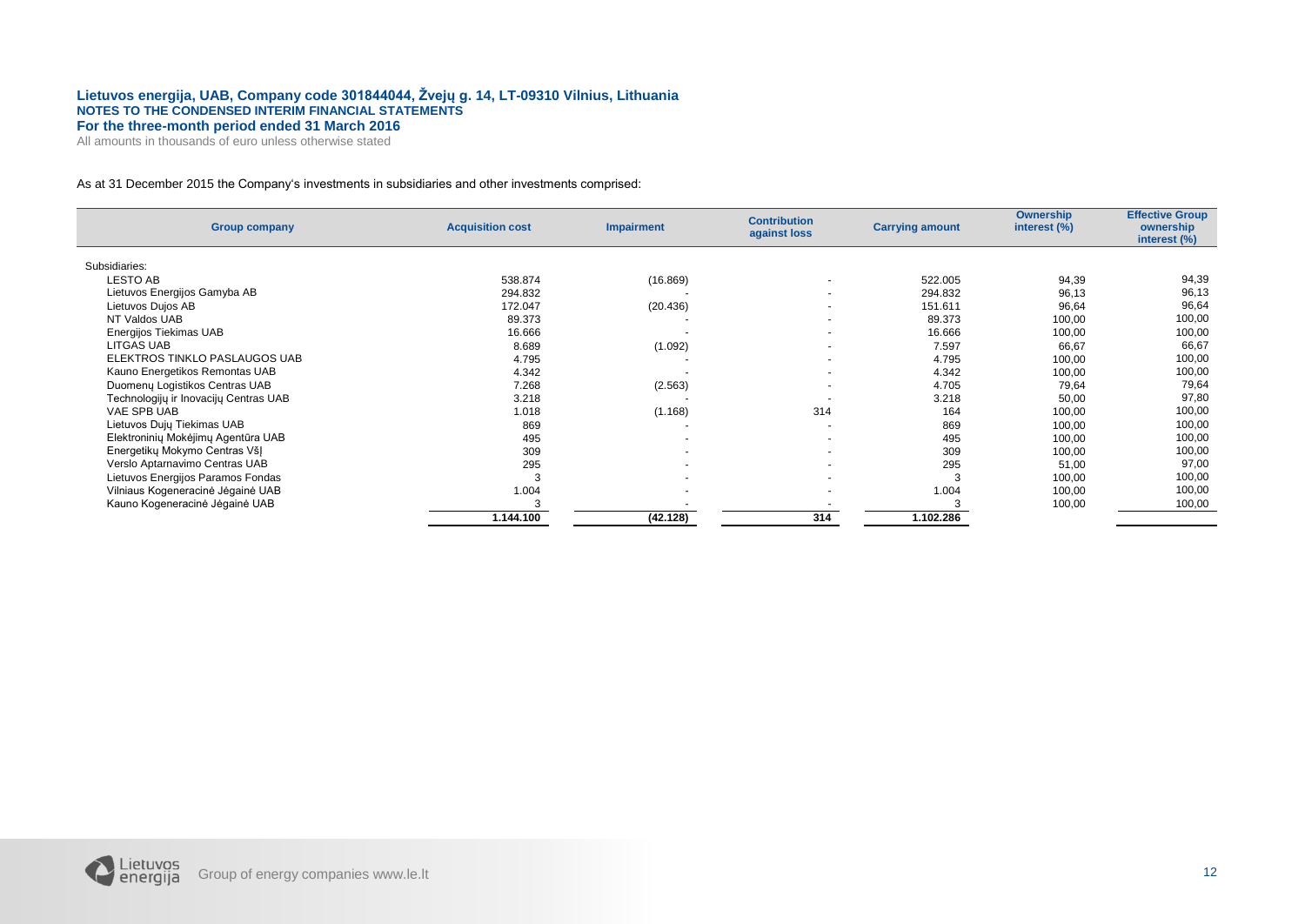All amounts in thousands of euro unless otherwise stated

# 5 Share capital

As at 31 March 2016 and 31 December 2015 the Company's share capital comprised EUR 1.212.156.294. As at 31 March 2016 and 31 December 2015 the Company's share capital was divided in to 4.179.849.289 ordinary shares with par value EUR 0,29 each.

As at 31 March 2016 and 31 December 2015 share capital was fully paid.

# 6 Borrowings

|                                           | <b>Group</b> |         | <b>Company</b> |      |
|-------------------------------------------|--------------|---------|----------------|------|
|                                           | 2016         | 2015    | 2016           | 2015 |
|                                           |              |         |                |      |
| Non-current                               |              |         |                |      |
| Bank borrowings                           | 348.850      | 277.805 | 25.571         |      |
| <b>Current</b>                            |              |         |                |      |
| Current portion of non-current borrowings | 97.928       | 99.023  |                |      |
| Current borrowings                        | 1.383        | 1.490   |                |      |
| Letters of credit                         | 205          | 206     |                |      |
| <b>Bank overdrafts</b>                    | 382          | 41.531  |                |      |
| Accrued interest                          | 4            |         |                |      |
| <b>Total borrowings</b>                   | 448.752      | 420.060 | 25.571         |      |

In January 2016, the Group company NT Valdos UAB signed with the bank a long-term agreement for the loan of EUR 16,9 million intended to finance the acquisition of immovable property and refinance the investments. The loan was withdrawn and the payments were made in full for immovable property acquired. Immovable property of NT Valdos UAB was pledged to secure the fulfilment of obligation under the loan agreement. The loan agreement is valid until January 2021.

In January 2016, the Company signed with the bank a long-term agreement for the loan of EUR 25,6 million intended to finance the acquisition of wind-power park. The deadline for repayment of the loan is 18 January 2026, and variable interest is payable on the loan.

After acquisition of EURAKRAS UAB and Estonian companies HOB OU and Tuuleenergia Osauhing Group's liabilities to credit institutions has increased by EUR 69.181 thous.

During the I quarter of 2016 Energijos Skirstymo Operatorius AB and LITGAS UAB has fulfilled their obligations for bank overdrafts, which amounted to EUR 21.125 thous. and EUR 20.000 thous respectively as of 31 December 2015.

# 7 Provisions

|                        | <b>Group</b> |        | Company                  |                          |  |
|------------------------|--------------|--------|--------------------------|--------------------------|--|
|                        | 2016         | 2015   | 2016                     | 2015                     |  |
| Non-current            | 4.044        | 5.084  | $\sim$                   | $\sim$                   |  |
| Current                | 14.372       | 23.333 | $\overline{\phantom{0}}$ | $\overline{\phantom{0}}$ |  |
| <b>Carrying amount</b> | 18.416       | 28.417 | ۰                        | -                        |  |

| <b>Group</b>                                                                                                   | <b>Provisions for litigations</b><br>and claims | <b>Emission allowance</b><br><b>liabilities</b>      | <b>Provisions for</b><br>employee<br><b>benefits</b> | Other provi-<br>sions    | <b>Total</b>                 |
|----------------------------------------------------------------------------------------------------------------|-------------------------------------------------|------------------------------------------------------|------------------------------------------------------|--------------------------|------------------------------|
| At 31 December 2015<br>Increase during the period<br>Utilised during the period<br>Decrease/increase on change | 54<br>$\overline{\phantom{0}}$                  | 3.735<br>$\overline{\phantom{0}}$<br>$\,$<br>(1.273) | 3.189<br><b>1</b><br>$\overline{\phantom{a}}$        | 21.439<br>(8.728)        | 28.417<br>(8.728)<br>(1.273) |
| of assumptions<br>At 31 March 2016                                                                             | 54                                              | 2.462                                                | 3.189                                                | $\blacksquare$<br>12.711 | 18.416                       |

Other provisions include provisions for onerous gas supply contracts, i.e. the contracts under which the gas sale price will be lower compared to gas acquisition cost. At the end of 2015, these provisions amounted to EUR 21,4 million. Upon acquisition of natural gas supply operations, the Group company Lietuvos Dujų Tiekimas UAB assumed an obligation to transfer the discount, which was received retrospectively on natural gas import price during January 2013–April 2014, to the end users in future periods. As at 31 March 2015 the Group adjusted the amount of provision in respect of onerous part of contracts for household and non-household users in amount of EUR 8.728 thous., by taking into account the prerequisites for the execution of the contracts at the financial reporting date

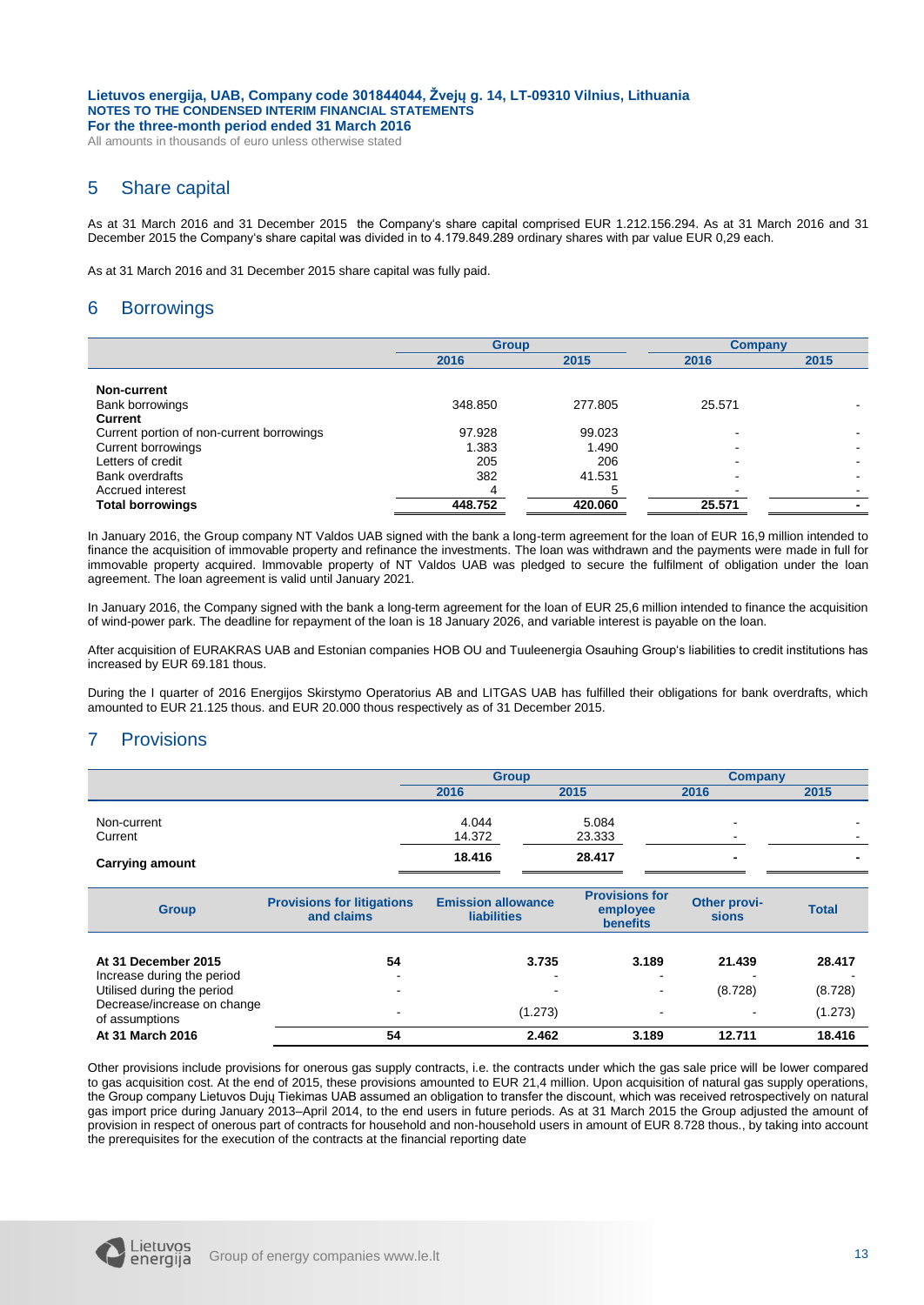All amounts in thousands of euro unless otherwise stated

### 8 Other expenses

|                                                   |            | <b>Group</b> |            | <b>Company</b> |  |
|---------------------------------------------------|------------|--------------|------------|----------------|--|
|                                                   | 2016-03-31 | 2015-03-31   | 2016-03-31 | 2015-03-31     |  |
|                                                   |            |              |            |                |  |
| Revaluation and provisions of emission allowances | 5.952      | 678          |            |                |  |
| Taxes                                             | 1.716      | 1.626        | 8          | 6              |  |
| Customer service                                  | 962        | 746          |            |                |  |
| Motor vehicles                                    | 808        | 992          | 29         | 24             |  |
| Telecommunication and IT services                 | 742        | 907          | 45         | 50             |  |
| Utility services                                  | 666        | 517          | 19         | 15             |  |
| Write-offs of property, plant and equipment       | 574        | 441          |            |                |  |
| Rent                                              | 546        | 612          | 45         | 37             |  |
| Impairment of receivables                         | 388        | 734          |            |                |  |
| Expenses of low-value inventory items             | 214        | 205          |            |                |  |
| Consulting services                               | 186        | 293          | 82         | 74             |  |
| Public relations and marketing                    | 131        | 162          | 16         | 10             |  |
| <b>Business trips</b>                             | 97         | 118          | 13         | 10             |  |
| Personnel development                             | 92         | 110          | 17         | 22             |  |
| Business service expenses                         |            |              | 39         | 55             |  |
| Impairment of inventories (reversal)              | (20)       | (596)        |            |                |  |
| Other expenses                                    | 1.338      | 1.722        | 32         | 19             |  |
|                                                   | 14.392     | 9.267        | 345        | 322            |  |

# 9 Dividends

During the General Shareholder's Meeting of Energijos Skirstymo Operatorius AB held on 29 March 2016, the decision was made to pay out dividends in the amount of EUR 30.596 thous. from profit for appropriation. The Company is entitled to receive dividends of EUR 29.061 thous.

During the General Shareholder's Meeting of NT Valdos UAB held on 30 March 2016, the decision was made to pay out dividends in the amount of EUR 1.250 thous. from profit for appropriation. The Company is entitled to receive dividends of EUR 1.250 thous.

The Company has neither paid nor received dividends during the first quarter of 2015.

## 10 Transactions with related parties

As at 30 September 2015 and 31 December 2014 the parent company was the Republic of Lithuania represented by Ministry of Finance. For the purpose of disclosure of related parties, the Republic of Lithuania does not include central and local government authorities. The disclosures comprise transactions and their balances with the parent company, subsidiaries (Company's transactions), associates and all entities controlled by or under significant influence of the state (transactions with these entities are disclosed only if they are material), and management.

#### *Group's transactions with related parties*

The Group's transactions with related parties during January – March 2016 and balances arising on these transactions as at 31 March 2016 are presented below:

|                                                                 | <b>Amounts</b><br>payable<br>2016.03.31 | <b>Amounts</b><br>receivable<br>2016.03.31 | <b>Finance</b><br><i>income</i><br>IQ 2016 | <b>Sales</b><br>$Q$ 2016 | <b>Finance</b><br>expenses<br>IQ 2016 | <b>Purchases</b><br>IQ 2016 |
|-----------------------------------------------------------------|-----------------------------------------|--------------------------------------------|--------------------------------------------|--------------------------|---------------------------------------|-----------------------------|
|                                                                 |                                         |                                            |                                            |                          |                                       |                             |
| EPSO-G UAB<br>Litgrid AB                                        | $\blacksquare$<br>10.349                | 236.250<br>5.608                           | 789<br>-                                   | 2<br>12.396              | $\blacksquare$<br>-                   | 26.898                      |
| <b>BALTPOOL UAB</b>                                             | 14.712                                  | 12.062                                     | ۰                                          | 16.346                   | ۰                                     | 27.789                      |
| <b>TETAS UAB</b>                                                | 1.436                                   | 191                                        |                                            | 291                      | ۰                                     | 2.004                       |
| Amber Grid AB<br>Associates and other<br>related parties of the | 3.733                                   | 1.288                                      |                                            | 28                       | -                                     | 9.715                       |
| Group                                                           | -                                       | 723                                        |                                            | 32                       |                                       | 770                         |
| Total                                                           | 30.230                                  | 256.122                                    | 789                                        | 29.095                   |                                       | 67.176                      |

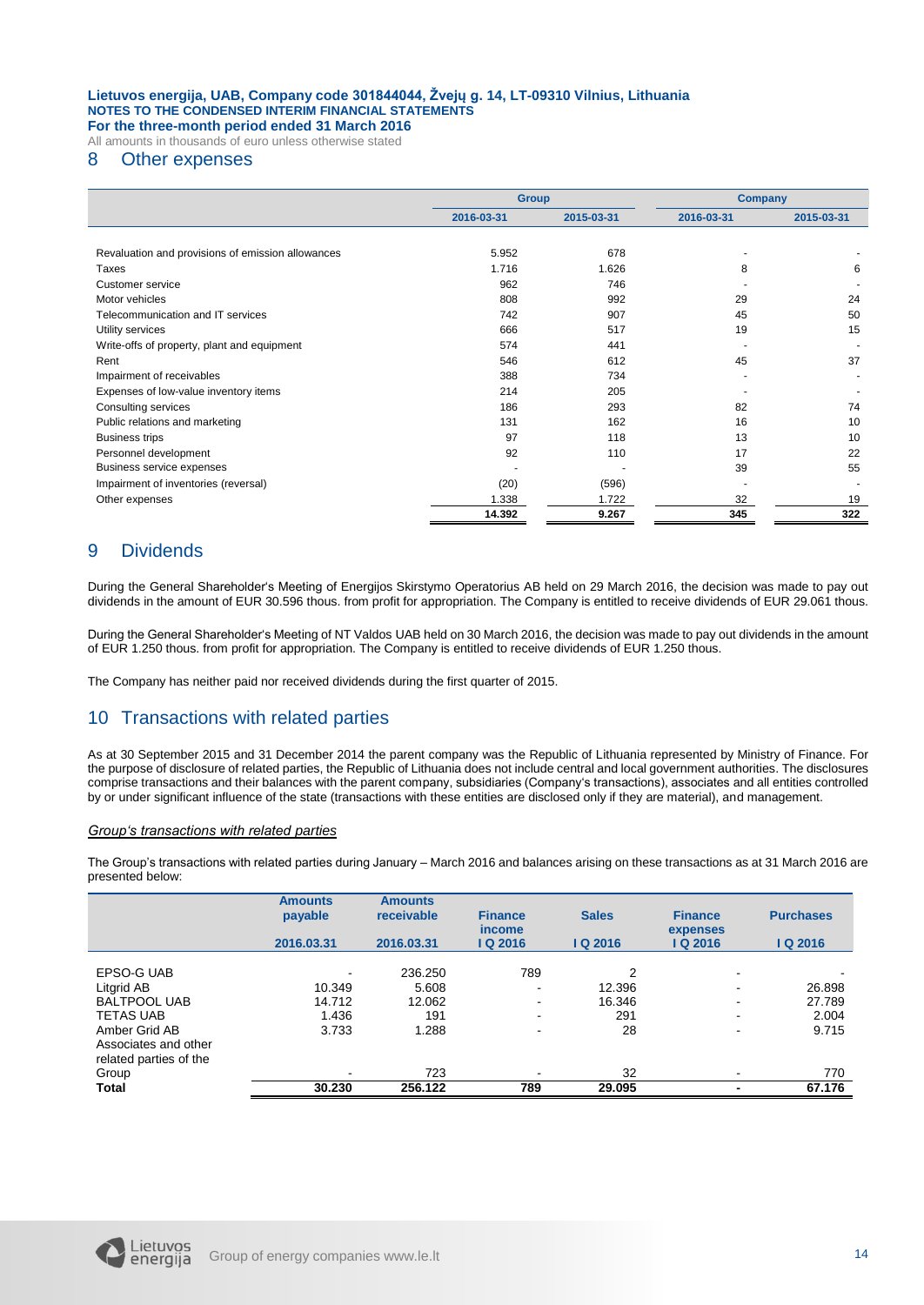All amounts in thousands of euro unless otherwise stated

The Group's transactions with related parties during January – March 2015 and balances arising on these transactions as at 31 December 2015 are presented below:

| <b>Related parties</b> | <b>Amounts</b><br>payable | <b>Amounts</b><br>receivable | <b>Finance</b><br><i>income</i> | <b>Sales</b>  | <b>Finance</b><br>expenses | <b>Purchases</b> |
|------------------------|---------------------------|------------------------------|---------------------------------|---------------|----------------------------|------------------|
|                        | 2015.12.31                | 2015.12.31                   | IQ 2015                         | <b>Q 2015</b> | IQ 2015                    | IQ 2015          |
|                        |                           |                              |                                 |               |                            |                  |
| EPSO-G UAB             | $\,$                      | 239.959                      | 1.160                           |               | ۰                          |                  |
| Litgrid AB             | 6.997                     | 2.370                        |                                 | 6.365         | -                          | 16.500           |
| <b>BALTPOOL UAB</b>    | 15.253                    | 10.700                       |                                 | 13.248        | -                          | 25.712           |
| <b>TETAS UAB</b>       | 4.042                     | 183                          | 28                              | 452           | -                          | 2.886            |
| Amber Grid AB          | 77                        | 34                           |                                 | 2.759         | -                          | 6.588            |
| Group associates       | 232                       | 138                          | 377                             | 6.209         | -                          | 58               |
| <b>Total</b>           | 26.601                    | 253.384                      | 1.565                           | 29.033        | -                          | 51.744           |

#### *Company's transactions with related parties*

The Company's transactions with related parties during January – March 2016 and balances arising on these transactions as at 31 March 2016 are presented below:

| <b>Related parties</b>                             | <b>Amounts payable</b> | <b>Amounts</b><br>receivable | <b>Finance</b><br>income | <b>Sales</b>   | <b>Finance</b><br>expenses | <b>Purchases</b> |
|----------------------------------------------------|------------------------|------------------------------|--------------------------|----------------|----------------------------|------------------|
|                                                    | 2016.03.31             | 2016.03.31                   | IQ 2016                  | IQ 2016        | IQ 2016                    | IQ 2016          |
| <b>Subsidiaries</b>                                |                        |                              |                          |                |                            |                  |
| Energijos Skirstymo<br>Operatorius AB              | 34.725                 | 29.608                       | 29.061                   | 452            | 111                        |                  |
| Lietuvos Energijos Gamyba AB                       | 28.271                 | 87                           |                          | 182            | 87                         |                  |
| Lietuvos Dujų Tiekimas UAB                         |                        | 100                          |                          | 83             |                            |                  |
| NT Valdos UAB                                      | 34                     | 1.328                        | 1.250                    | 50             |                            | 87               |
| Energetikos Paslaugų ir<br>Rangos Organizacija UAB |                        | 2.959                        |                          | 39             |                            |                  |
| Verslo Aptarnavimo Centras<br><b>UAB</b>           | 18                     | 425                          |                          | $\blacksquare$ |                            | 40               |
| Energijos Tiekimas UAB                             |                        | 593                          |                          | 5              |                            |                  |
| <b>LITGAS UAB</b>                                  |                        | 276                          | 590                      |                |                            |                  |
| Technologijų ir Inovacijų<br><b>Centras UAB</b>    | 17                     |                              |                          |                |                            | 43               |
| <b>VAE SPB UAB</b>                                 |                        |                              |                          |                |                            |                  |
| VšĮ Energetikų Mokymų<br>Centras                   |                        | 1                            |                          |                |                            |                  |
| Tuuleenergija Osauhing and<br>HOB OU               |                        | 4.740                        | 49                       |                |                            |                  |
| Duomenų Logistikos Centras<br><b>UAB</b>           | 317                    | 8                            | 8                        | 11             |                            |                  |
| Other related parties                              |                        |                              |                          |                |                            |                  |
| EPSO-G                                             |                        | 236.246                      | 789                      |                |                            |                  |
| <b>Total</b>                                       | 63.382                 | 276.371                      | 31.747                   | 822            | 198                        | 170              |

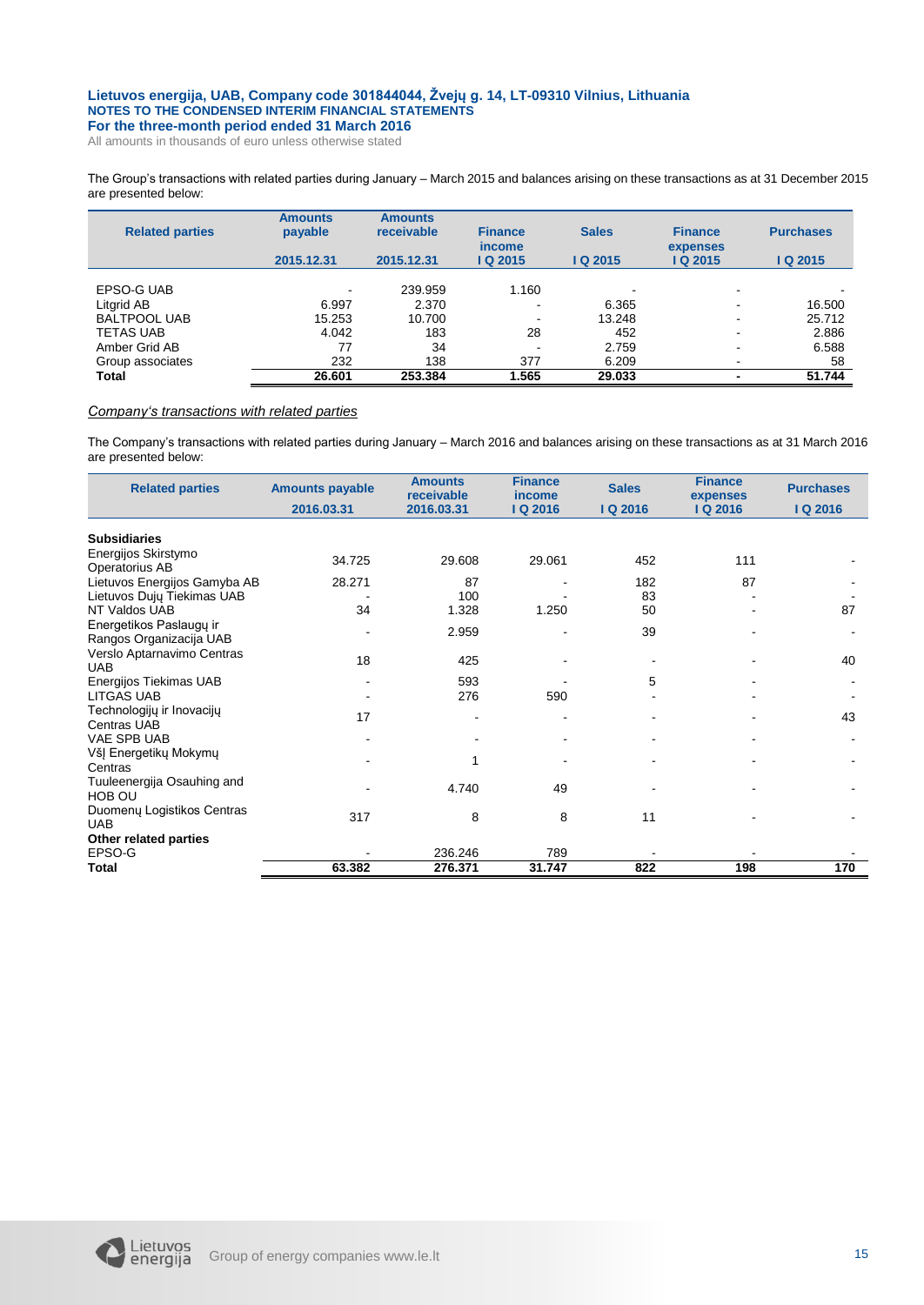All amounts in thousands of euro unless otherwise stated

The Company's transactions with related parties during January – March 2015 and balances arising on these transactions as at 31 December 2015 are presented below:

| <b>Related parties</b>                                  | <b>Amounts payable</b> | <b>Amounts</b><br>receivable | <b>Finance</b><br>income | <b>Sales</b>   | <b>Finance</b><br>expenses | <b>Purchases</b> |
|---------------------------------------------------------|------------------------|------------------------------|--------------------------|----------------|----------------------------|------------------|
|                                                         | 2015.12.31             | 2015.12.31                   | I ketv. 2015             | I ketv. 2015   | I ketv. 2015               | I ketv. 2015     |
| <b>Subsidiaries</b>                                     |                        |                              |                          |                |                            |                  |
| Energijos Skirstymo                                     |                        |                              |                          |                |                            |                  |
| Operatorius (until 1 January                            | 34.682                 | 263                          |                          | 193            |                            |                  |
| 2016 LESTO AB and Lietuvos                              |                        |                              |                          |                |                            |                  |
| Dujos AB)                                               |                        |                              |                          |                |                            |                  |
| Lietuvos Energijos Gamyba"                              | 28.253                 |                              |                          | 91             |                            |                  |
| AB                                                      |                        |                              |                          |                |                            |                  |
| Lietuvos Dujų Tiekimas UAB                              |                        | 47                           |                          | 29             |                            |                  |
| NT Valdos UAB                                           | 35                     | 39                           |                          | 18             |                            | 69               |
| Energetikos Paslaugu ir                                 |                        |                              |                          |                |                            |                  |
| Rangos Organizacija UAB                                 |                        |                              |                          |                |                            |                  |
| (Until 1 January 2016 Kauno<br>Energetikos Remontas UAB |                        | 3.041                        |                          | 15             |                            |                  |
| and ELEKTROS TINKLO                                     |                        |                              |                          |                |                            |                  |
| PASLAUGOS UAB)                                          |                        |                              |                          |                |                            |                  |
| Verslo Aptarnavimo Centras                              |                        |                              |                          |                |                            |                  |
| <b>UAB</b>                                              |                        | 3                            |                          | 3              |                            | 54               |
| Energijos Tiekimas UAB                                  |                        | 20                           |                          | 2              |                            |                  |
| <b>LITGAS UAB</b>                                       |                        | 170                          | 543                      | $\overline{2}$ |                            |                  |
| Technologijų ir Inovacijų                               | 8                      | 26                           |                          |                |                            | 49               |
| <b>Centras UAB</b>                                      |                        |                              |                          | 4              |                            |                  |
| VAE SPB UAB                                             |                        | 4                            |                          | 2              |                            |                  |
| VšJ Energetiky Mokymy                                   |                        | 13                           |                          |                |                            | $\overline{2}$   |
| Centras                                                 |                        |                              |                          |                |                            |                  |
| Duomenų Logistikos Centras                              | 321                    |                              |                          | 4              |                            |                  |
| <b>UAB</b>                                              |                        |                              |                          |                |                            |                  |
| Other related parties                                   |                        |                              |                          |                |                            |                  |
| <b>EPSO-G UAB</b>                                       |                        | 239.957                      |                          | 1.160          |                            |                  |
| Litgrid AB                                              | 188                    |                              |                          |                |                            |                  |
| <b>Total</b>                                            | 63.487                 | 243.583                      | 543                      | 1.523          | $\blacksquare$             | 174              |

#### *Management compensation:*

|                                                             | <b>Group</b>             |     | Company        |            |
|-------------------------------------------------------------|--------------------------|-----|----------------|------------|
|                                                             | 2016-03-31<br>2015-03-31 |     | 2016-03-31     | 2015-03-31 |
| Salaries and other short-term benefits                      | 747                      | 843 | 124            | 129        |
| Whereof: Termination benefits and benefits to Board Members | 65                       | 59  | $\overline{a}$ |            |
| Number of management staff                                  | 70                       | 78  | 10             |            |

Management includes heads of administration and their deputies.

# 11 Events after the reporting period

#### *Dividends*

Based on the Order issued by Lithuanian Ministry of Finance on 26 April 2016 the Company's set of consolidated financial statements for 2015 was approved, and dividends for the state-owned shares of the Company were declared in amount of EUR 56.240 thousand.

During the General Shareholder's Meeting of Technologijų ir Inovacijų Centras UAB held on 8 April 2016, the decision was made to pay out dividends in the amount of EUR 200 thous. from profit for appropriation. The Group received dividends of EUR 200 thous. (Company – EUR 100 thous.).

During the General Shareholder's Meeting of LITGAS UAB held on 12 April 2016, the decision was made to pay out dividends in the amount of EUR 1.194 thous. from profit for appropriation. The Company received dividends of EUR 796 thous.

#### *Settelment of Group's subsidiary Energijos Tiekimas UAB share capital*

At 29 April 2016 the Company has settled unpaid part of it's subsidiary Energijos Tiekimas UAB share capital, which comprised EUR 7.240 thous.